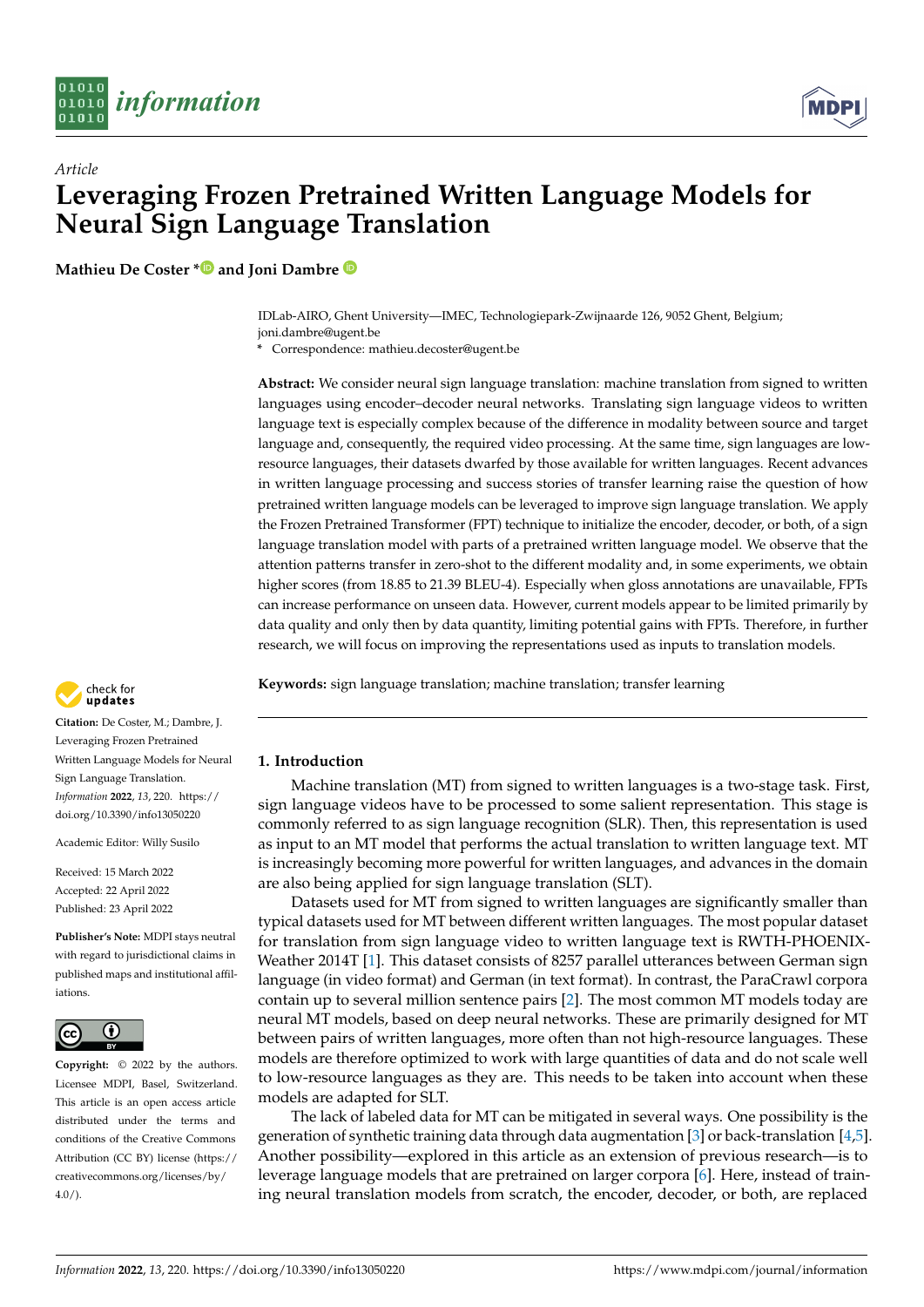by a pretrained language model. This transfer learning, when applied in the direction of high-resource to low-resource language pairs, can improve the performance for those low-resource language pairs [\[7\]](#page-15-6). These language models do not necessarily need to be pretrained specifically for translation. They can also be pretrained on monolingual corpora for the purpose of transfer learning. Models such as the well-known "BERT" [\[8\]](#page-15-7) that are trained in this way can also be adapted as encoders or decoders in an MT model to improve translation performance [\[9\]](#page-15-8). Such models can even transfer in few or zero-shot to different languages [\[10,](#page-15-9)[11\]](#page-15-10), but also across modalities [\[12\]](#page-15-11), and this gives them great potential in low-resource scenarios. Even if the downstream task is not related to natural language processing, incorporating pretrained language models can provide a powerful initialization for model parameters and improve the performance on the downstream task. Again, this is possible without additional training of the attention mechanism, i.e., in a few- or zeroshot setting [\[13\]](#page-15-12). Using a (partly) frozen pretrained written language model to initialize a model for a different downstream task is called the "Frozen Pretrained Transformers" (FPT) technique.

In written language translation, sequences of discrete tokens are used. These tokens typically correspond to words or parts of words. Signed languages, unlike written languages, have no standardized written form. Therefore, many papers on SLT use frame based or clip based representations of sign language videos as inputs to the translation model [\[1,](#page-15-0)[5,](#page-15-4)[6,](#page-15-5)[14,](#page-15-13)[15\]](#page-15-14). These representations are typically longer than sequences of words. Furthermore, such representations often exhibit a large degree of correlation between neighbors in the sequence (e.g., between two subsequent frames in a video).

The fact that pretrained language models can be used for tasks that are unrelated to natural language processing [\[13\]](#page-15-12) suggests that the attention patterns learned by large language models generalize to other tasks and modalities. This raises the question of whether the attention patterns also transfer to the longer, more intra-correlated, sequences used in SLT. It turns out that they do. By integrating (a small number of layers of) BERT into a sign language machine translation model, one can match and even exceed the performance of models trained from scratch in terms of the BLEU-4 translation score [\[6\]](#page-15-5). The FPT approach to SLT is illustrated in Figure [1.](#page-1-0)

<span id="page-1-0"></span>

**Figure 1.** In our proposed approach to SLT, pretrained written language models are integrated into the SLT pipeline as initialization for (parts of) the translation model, and then partly frozen and partly fine-tuned on the translation task [\[1\]](#page-15-0).

We further explore FPTs for SLT in this extension article (of  $[6]$ ). We focus on the cases where the encoder of a transformer based translation model is replaced by BERT or where encoder and decoder are replaced by BERT. We show that the gains in performance are not due to the model architecture, but indeed due to pretraining on unrelated written language corpora. We furthermore extend the analysis beyond reporting the BLEU-4 score: we also report the ROUGE-L and CHRF scores of our models on unseen data. We additionally perform several qualitative analyses on FPTs to gain insights into the technique.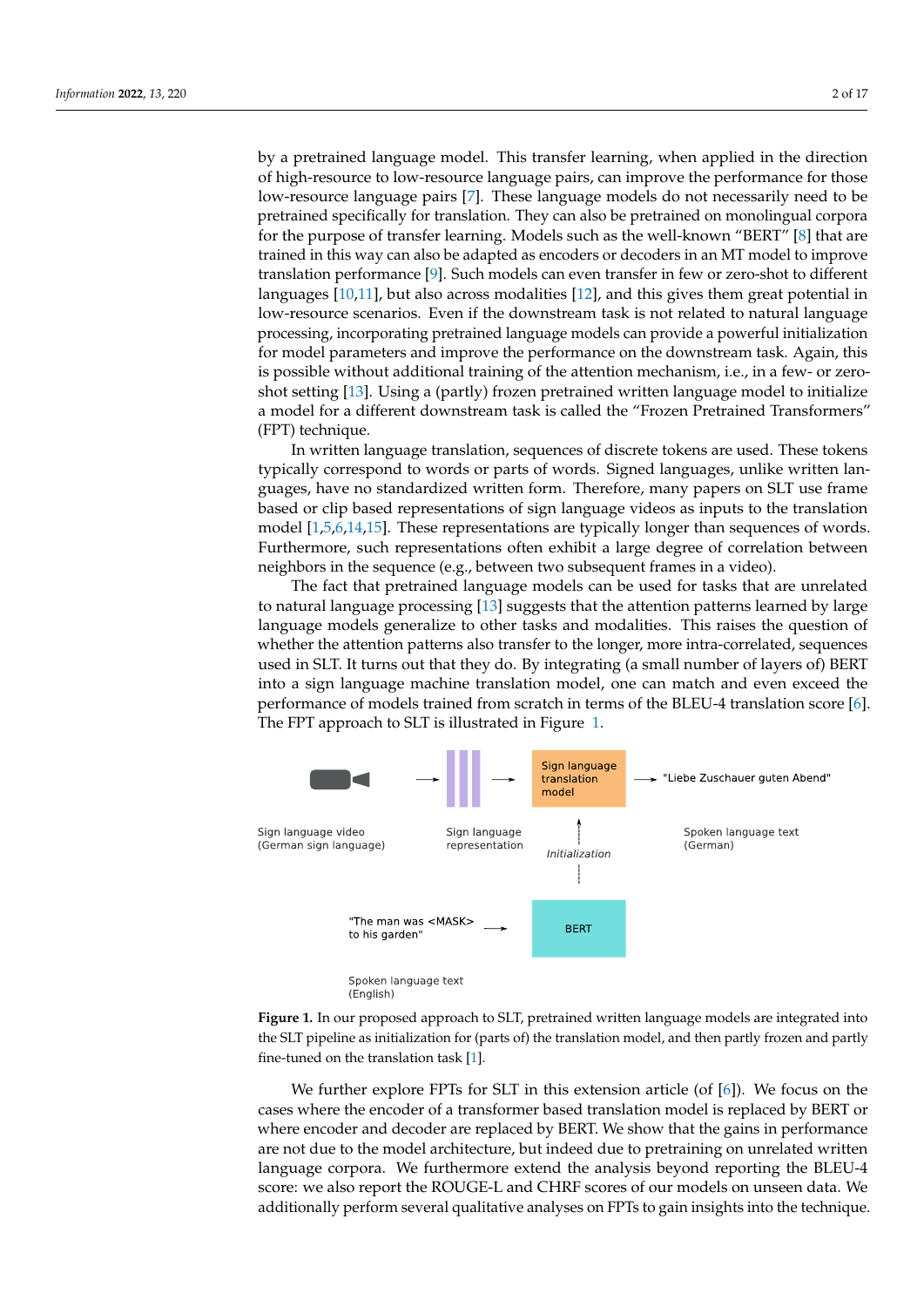We showcase some example translations of transformers trained from scratch and FPTs.

Learning curves show that the models we are investigating are primarily limited by data quality rather than data quantity. Finally, we compare models with gloss level supervision (Sign2(Gloss+Text)) and models without gloss level supervision (Sign2Text). We show that an FPT trained without glosses can match the performance of a baseline model trained with glosses.

## **2. Background**

# *2.1. Sign Language Machine Translation*

SLT (from a signed to a written language) is a video-to-text translation task. Typically, sign language utterances (as parts of conversations or monologues) are recorded as videos, and these videos need to be translated into written language utterances with the same meaning. As sign languages have no standardized written form, one needs to extract relevant information from these videos to feed to the translation model. Many papers translate from sign language glosses to written language text (e.g., Refs. [\[1](#page-15-0)[,15](#page-15-14)[–19\]](#page-16-0)). These glosses form a transcription of the sign language video with written language words or clauses. This method is similar to written language MT: they both translate from text to text. However, glosses do not convey the full meaning of what is being signed [\[20,](#page-16-1)[21\]](#page-16-2) and they are often influenced by written language [\[20](#page-16-1)[,22\]](#page-16-3). Hence, end-to-end SLT (from video rather than glosses), is required to fully extract the meaning of the sign language utterances. Due to practical hardware limitations, the videos need to be converted into feature vectors before training the translation model: therefore, a powerful offline feature extractor is required. The design of this feature extractor is typically based on SLR techniques. The feature vectors are used as inputs to MT models, which borrow their architecture from written language MT models.

Early SLT models used statistical MT techniques (e.g., Refs. [\[16](#page-15-15)[–19\]](#page-16-0)). More recently, neural MT techniques have become the standard for SLT (e.g., Refs. [\[1,](#page-15-0)[5,](#page-15-4)[6,](#page-15-5)[14,](#page-15-13)[15,](#page-15-14)[23–](#page-16-4)[25\]](#page-16-5)). Advances in MT and in computer vision have made this end-to-end MT from sign language video to written language text possible. The first neural Sign2Text model was introduced together with the RWTH-PHOENIX-Weather 2014T dataset that we consider in this article. The recurrent encoder–decoder model with Luong attention [\[26\]](#page-16-6) and achieves a BLEU-4 score of 9.58 on the test set [\[1\]](#page-15-0). Camgoz et al. [\[1\]](#page-15-0) argue that glosses are more salient representations than what can be extracted using convolutional neural networks and therefore they also propose a Sign2Gloss2Text model. In such a model, sign language glosses are first predicted by a continuous SLR (CSLR) model and then these glosses are translated into written language text. This simplifies the translation task and can benefit from research into SLR, which, while still unsolved, is more mature than SLT. By using this technique, they achieve higher scores: 18.13 BLEU-4 on the same test set.

However, translating from sign language glosses to written language text is not desirable. Glosses do not convey the full meaning of signing [\[20,](#page-16-1)[22\]](#page-16-3) and may present an information bottleneck [\[14\]](#page-15-13). Nevertheless, they can still provide useful information to bootstrap the learning process of a sign language translation system. When used as a side channel rather than a bottleneck, they can provide an additional supervised signal to improve translation performance. A Sign2(Gloss+Text) translation model performs CSLR and SLT jointly, but the translation input is the sign language representation as in a Sign2Text model and not glosses as in a Sign2Gloss2Text model. The glosses are instead added as a side channel to be predicted based on the sign language inputs. This has several benefits: glosses no longer are an information bottleneck for the translation model, and gloss level annotations are not required for all training data, nor do glosses need to be predicted during inference. The original Sign2(Gloss+Text) model uses transformers [\[14\]](#page-15-13) instead of recurrent neural networks and achieves a BLEU-4 test score of 21.32 on the RWTH-PHOENIX-Weather 2014T dataset.

Pretrained language models for many written languages are frequently made publicly available to the scientific community. The Hugging Face Model Hub serves over thirty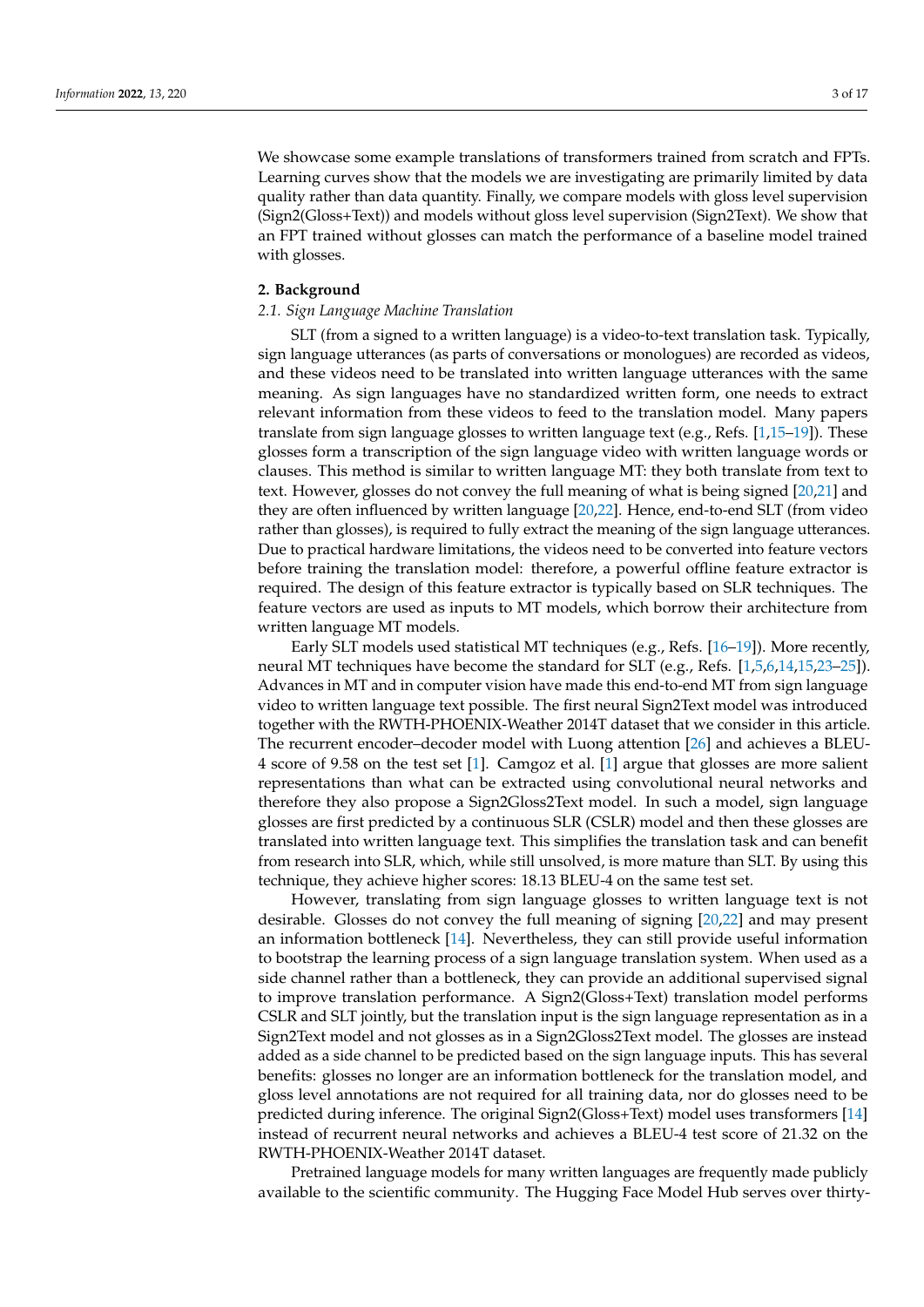five thousand models at the time of writing: <https://huggingface.co/models> (accessed on 21 April 2022). These pretrained models can be used for downstream tasks such as text summarization and question answering, but also to initialize translation models. In our previous work, we used frozen pretrained written language models for SLT on the RWTH-PHOENIX-Weather 2014T dataset in a Sign2(Gloss+Text) set-up [\[6\]](#page-15-5). We observe a potential performance improvement of 1 to 2 BLEU-4 when integrating frozen pretrained transformers.

#### *2.2. Frozen Pretrained Transformers*

The parameters of transformers that are trained on large language datasets can be transferred to downstream tasks that are not related to language [\[13\]](#page-15-12). In fact, it is possible to freeze the attention computation modules in these transformers, as the attention patterns learned in the pretraining setting transfer in zero-shot to downstream tasks. This requires only minor modifications to the transformer architecture: a linear input layer must be added to transform the new type of inputs to align with the attention modules and a linear output layer is required depending on the downstream task. Then, the pretrained transformer can be fine-tuned on the downstream task.

Pretraining on language tasks yields better performance on the downstream task than random initialization or pretraining on related tasks with less data: this suggests that the quantity of pretraining data offsets the difference in the data modality.

The original paper on FPTs uses GPT-2 [\[27\]](#page-16-7), a generative language model. A linear input layer is added, and the positional embeddings as well as the layer normalization parameters are fine-tuned, while other parameters are frozen. FPTs converge faster than models trained from scratch and only a fraction of the layers of the pretrained model suffices to outperform random initialization. In some cases, additionally fine-tuning the feedforward layer parameters can improve performance. BERT [\[8\]](#page-15-7) is also evaluated, and similar results are obtained when compared to GPT-2.

#### *2.3. Related Work*

Pretrained language models provide a warm start for training neural networks on multiple downstream tasks such as question answering and MT, for written languages.

Imamura and Sumita [\[28\]](#page-16-8) integrate a BERT checkpoint in the encoder of their machine translation model. They use a two-stage training approach, where first only the decoder is trained (with a frozen BERT encoder), and then both encoder and decoder are fine-tuned. They show that integrating BERT increases the effectiveness of the machine translation model in low-resource settings. Rothe et al. [\[9\]](#page-15-8) not only initializes the encoder of the MT model, but also the decoder. They evaluate the effects of initializing MT models with BERT, GPT-2 and RoBERTa [\[29\]](#page-16-9) checkpoints. They employ these checkpoints in several locations and combinations, e.g., RoBERTa in the encoder and GPT-2 in the decoder, or BERT in the encoder and the decoder. They obtain the best results with BERT-based models, outperforming a baseline trained from scratch.

Pretrained language models can even be leveraged across language boundaries. Artetxe et al. [\[10\]](#page-15-9) show that the attention patterns learned by BERT on one written language transfer to another written language with minimal fine-tuning. Gogoulou et al. [\[11\]](#page-15-10) further illustrate how semantic information is transferred between different languages.

Written language model checkpoints have also been leveraged in the domain of sign language translation. Miyazaki et al. [\[30\]](#page-16-10) present a machine translation model from written text to sign language glosses. They augment the written language encoder with a pretrained language model.

The above papers use a written language model to initialize an encoder and/or decoder that processes written language text. The novelty of our work specifically lies in the transfer of a written language model (BERT) to a sign language encoder: a BERT model is first pretrained on English text and it is then used to encode German Sign Language utterances. These utterances are not represented as text. They are modeled as sequences of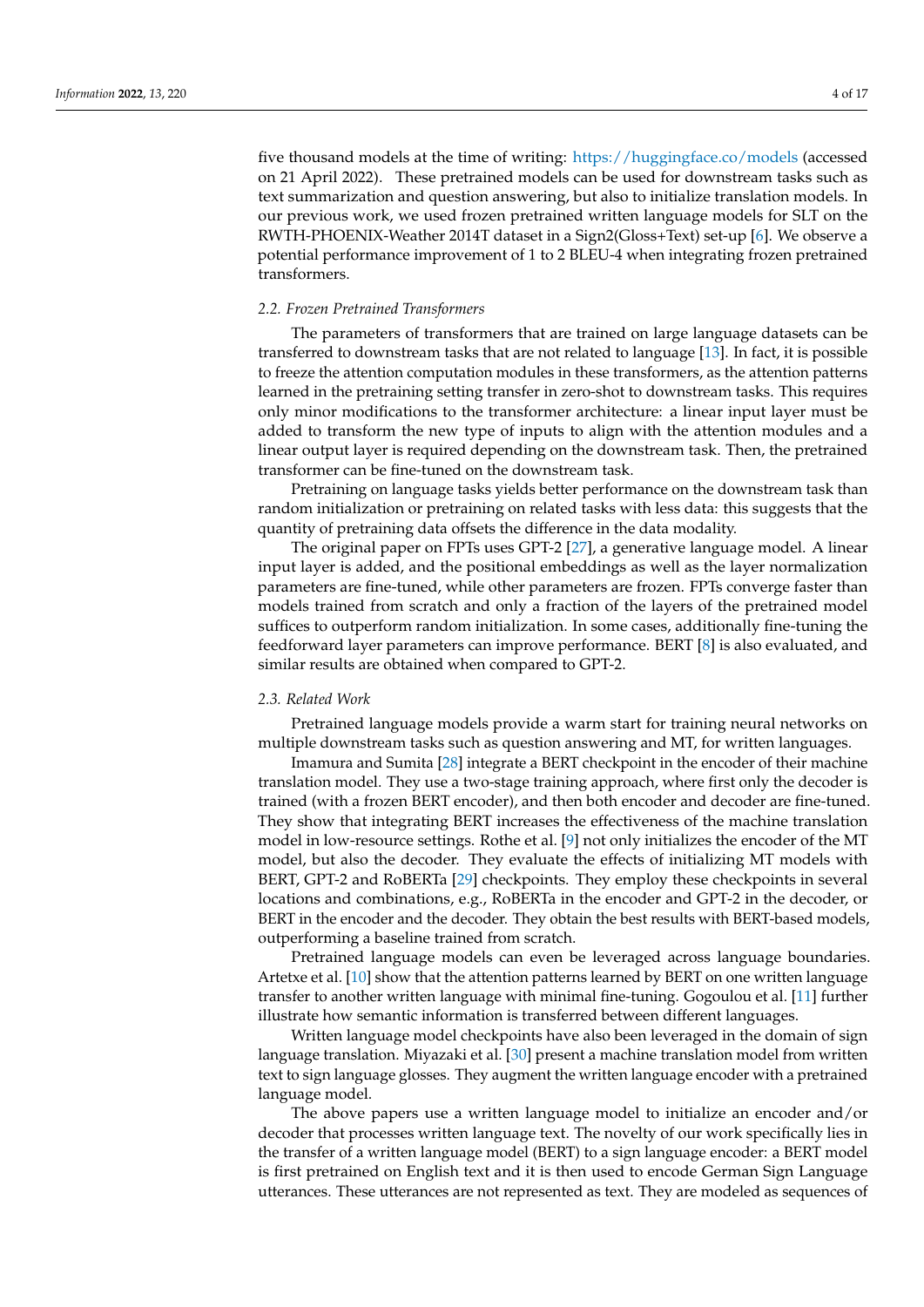feature vectors which are extracted frame per frame in the sign language video. In other words, we show that the attention patterns of BERT trained on written text transfer in zero shot to this different language, and more importantly, to this different modality.

# **3. Materials and Methods**

#### *3.1. Sign Language Representation*

Due to GPU memory constraints, we are limited to offline feature extraction to obtain sign language representations from sign language videos. We use the same representation as in our previous work on FPTs for SLT [\[6\]](#page-15-5), which is also the same as the representation used by the model that we consider to be our baseline [\[14\]](#page-15-13). This representation is thus preextracted for the entire dataset.

The feature extractor is a 2D Convolutional Neural Network (CNN) that extracts framewise embedding vectors: i.e., every frame in a video is transformed into a corresponding feature vector. This 2D CNN is an Inception network [\[31\]](#page-16-11) pretrained as part of a larger model for CSLR.

This larger model combines a CNN with a Long Short-Term Memory (LSTM) network and a Hidden Markov Model (HMM). This model was originally used for weakly supervised learning of SLR [\[32\]](#page-16-12). The CNN-LSTM combination performs labeling, while the HMM performs alignment between labels and video frames. A detailed explanation of the feature extractor is out of scope for this article; more information can be found in the original paper [\[32\]](#page-16-12).

We extract the CNN from the pretrained CNN-LSTM-HMM model and apply it frame-wise on the RWTH-PHOENIX-Weather 2014T dataset to obtain one feature vector for every frame. Sequences of these feature vectors are the inputs to the encoder of our encoder–decoder translation model.

#### *3.2. Sign Language Transformers*

We transform a baseline transformer based translation model into an FPT based model. The baseline, taken from the pioneering work on SLT with transformers [\[14\]](#page-15-13), has three layers in both encoder and decoder. We refer to this model as *Baseline*.

As a first modification to the baseline model, we replace the encoder with the first two layers of BERT. This number of layers was found to be optimal in previous research [\[6\]](#page-15-5). We use the weights of the BERT model trained by its original authors [\[8\]](#page-15-7). Hence, BERT is pretrained to perform masked language modeling and next sentence prediction on English text. We refer to this model architecture as *BERT2RND*.

We also perform experiments where the encoder and the decoder are both replaced with the first two layers of BERT: we refer to this model as *BERT2BERT*. We use two finetuning schemes, as in our previous work. In the first scheme, we fine-tune only the layer normalization parameters. In the second scheme, we fine-tune layer normalization parameters and feedforward layer parameters (the original work on FPTs showed that fine-tuning feedforward layer parameters can yield better performance [\[13\]](#page-15-12)). The difference is indicated in superscript: *BERT2RNDln* and *BERT2BERTln* for the first scheme and *BERT2RNDff* and *BERT2BERTff* for the second. In order to determine whether any increase in translation scores is due to the architecture of BERT or due to the pretraining on monolingual English texts, we also consider *BERT2RNDscratch* and *BERT2BERTscratch*. These models have the same BERT based architecture, but they are trained entirely from scratch on the sign language data (i.e., there is no transfer learning). In summary, we consider the following models:

- Baseline
- BERT2RNDscratch
- BERT2BERT<sup>scratch</sup>
- BERT2RNDff
- BERT2BERTff
- BERT2RNDln
- BERT2BERT<sup>In</sup>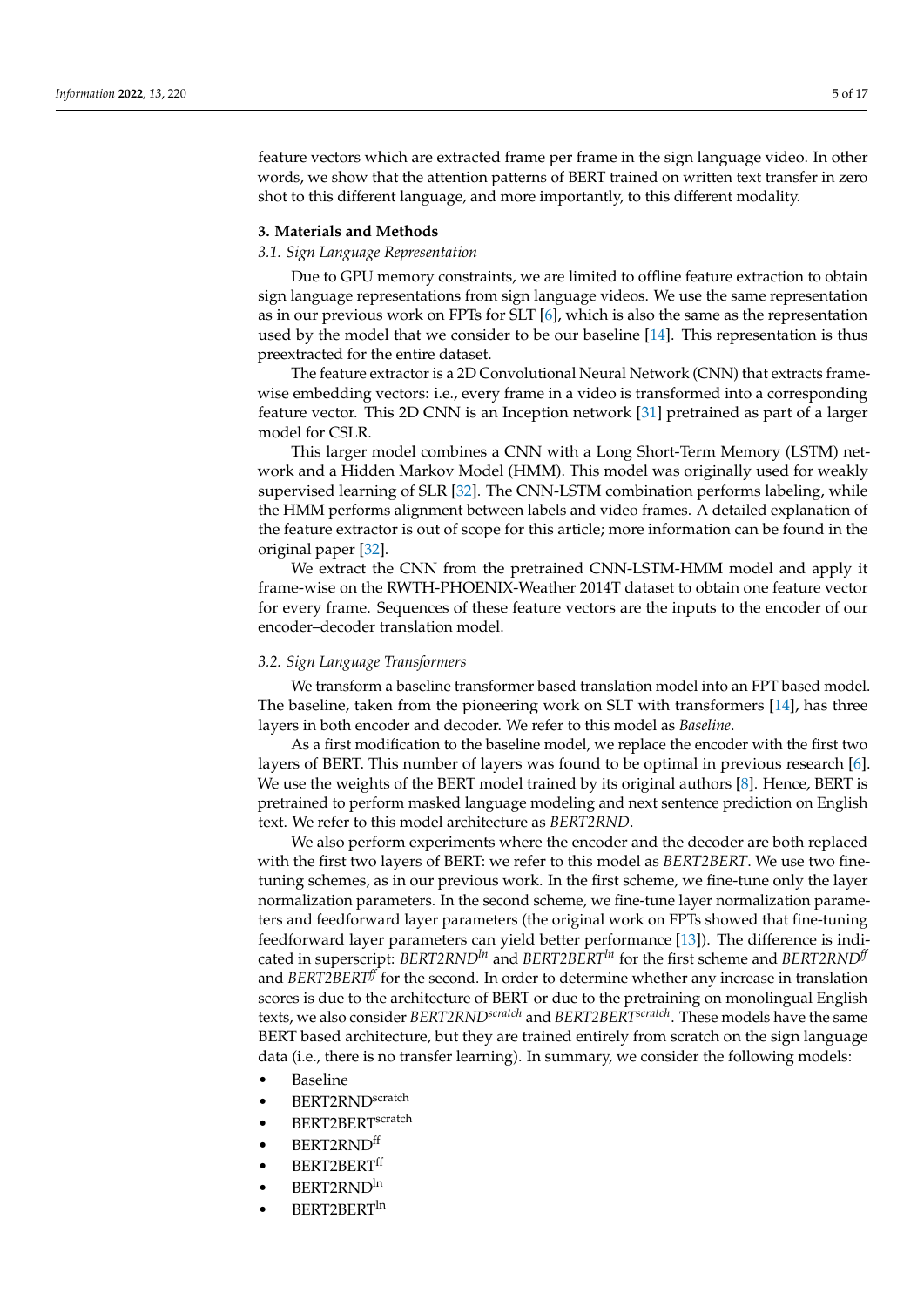# *3.3. Sign Language Translation*

We consider two approaches to SLT. Firstly, we look at end-to-end translation in the form of a Sign2Text approach. The sign language representation is the input of the encoder, and the output of the decoder is the sequence of written language words. Secondly, we provide additional supervision to the encoder through the form of glosses. The model jointly performs CSLR and SLT, by predicting glosses from the sign language context. That is, we add an auxiliary classifier on top of the encoder and train it using Connectionist Temporal Classification (CTC) [\[33\]](#page-16-13). This approach, which is called Sign2(Gloss+Text), has been empirically shown to improve translation performance [\[14\]](#page-15-13). Figure [2](#page-5-0) illustrates the Sign2Text and Sign2(Gloss+Text) network architectures.

<span id="page-5-0"></span>

**Figure 2.** A neural SLT model translates from a sign language video to a written language text using an encoder–decoder model. Solid arrows indicate transformations that are trained end-to-end. Dashed arrows indicate an offline conversion: for example, the sign language videos are converted to sign language representations before training the SLT model. The gloss output (top left) is only present in a Sign2(Gloss+Text) setup.

# *3.4. Implementation Details*

To construct the BERT2RND models from the Transformer baseline, we replace the three encoder layers with two layers from the BERT-base [\[8\]](#page-15-7) model. Two layers were shown to be optimal for BERT2BERT<sup>ff</sup>, BERT2BERT<sup>In</sup> and BERT2RND<sup>ff</sup> in our previous experiments [\[6\]](#page-15-5). While the BLEU-4 score was slightly higher with only one layer for BERT2RND<sup>In</sup>, the difference was negligible: we therefore choose two layers for all models to have comparable complexity. We freeze all parameters in multi-head attention layers except the layer normalization parameters in BERT2RND<sup>In</sup>. For BERT2RND<sup>If</sup>, we additionally fine-tune the feedforward layer parameters. For BERT2RND<sup>scratch</sup>, we train all parameters from scratch on the sign language dataset: we transfer the BERT architecture, but not the pretrained weights.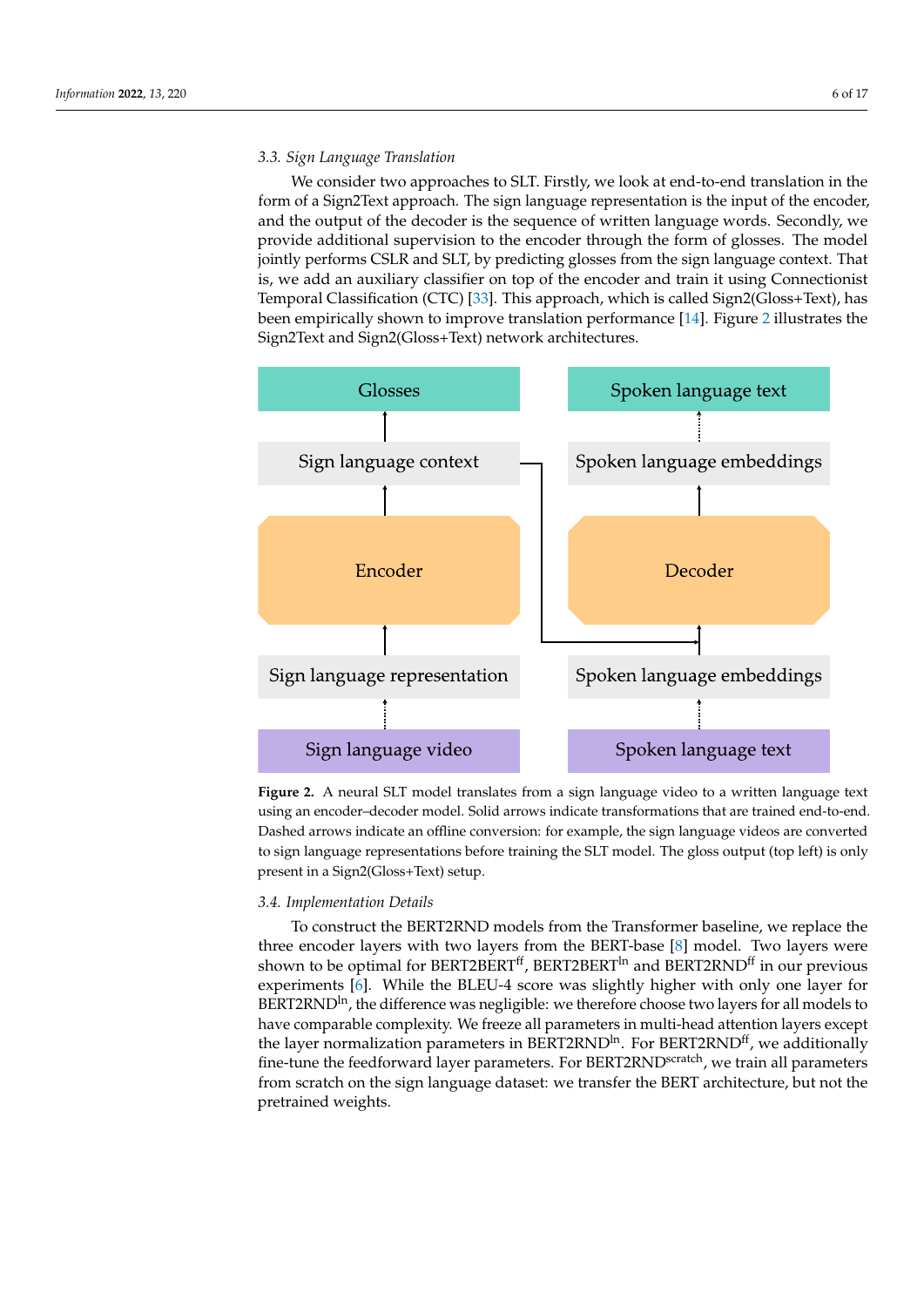The BERT2BERT models are constructed similarly, by replacing both encoder and decoder using a BERT model. BERT—an encoder-only model designed for the processing of monolingual data—only features self-attention, but a decoder in a translation model also requires cross-attention. Therefore, we add a cross-attention layer that is trained from scratch (it is not frozen in any of the variants, as that would imply that random attention patterns would be used).

As per previous research [\[6\]](#page-15-5), all models are optimized using Adam [\[34\]](#page-16-14), with a batch size of 32. We use weight decay (0.001) to reduce overfitting. We decrease the learning rate by a factor of 0.7 whenever the development set BLEU-4 score has not increased for 800 iterations. We stop training when the learning rate is smaller than  $1 \times 10^{-7}$ .

Previous research suggests that the choice of a random seed may have a significant impact on model performance [\[6\]](#page-15-5). We account for this variance by using five arbitrarily chosen random seeds (1, 93, 2021, 251016 and 7366756) and running every experiment for each seed. We then report average scores and the standard deviation.

Our experiments are built on the open source PyTorch [\[35\]](#page-16-15) code base from "Frozen Pretrained Transformers for Neural Sign Language Translation" [\[6\]](#page-15-5), which is based on SignJoey [\[14\]](#page-15-13), in its turn derived from JoeyNMT [\[36\]](#page-16-16). We provide the source code that can be used to reproduce all of our experiments on GitHub [\(https://github.com/m-decoster/](https://github.com/m-decoster/fpt4slt) [fpt4slt\)](https://github.com/m-decoster/fpt4slt) (accessed on 21 April 2022).

#### *3.5. Evaluation*

We measure the following translation scores: BLEU-4 [\[37\]](#page-16-17), which corresponds to translation precision, ROUGE-L [\[38\]](#page-16-18), which can be interpreted as the translation recall, and CHRF [\[39\]](#page-16-19), the 6-gram F-score, with recall weighted twice as high as precision. We also perform a qualitative analysis by providing example translations of the different models.

#### **4. Results**

#### *4.1. Experimental Results*

Table [1](#page-7-0) provides an overview of the scores on the development set for the different models. Table [2](#page-7-1) shows the same overview for the test set. We can observe several patterns in these results, which we discuss in the following sections.

#### *4.2. Performance Comparison*

In order to determine whether or not FPTs can be used to improve the performance of SLT models, we compare BLEU-4, ROUGE-L and CHRF scores for the Baseline model with the BERT2RND<sup>ff</sup>, BERT2RND<sup>In</sup>, BERT2BERT<sup>ff</sup> and BERT2BERT<sup>In</sup> models. Figure [3](#page-8-0) shows this comparison.

For Sign2Text, we observe a clear difference between the Baseline model and the FPTs: on average, FPTs outperform the Baseline model in terms of BLEU-4, ROUGE-L and CHRF. This can not be said for Sign2(Gloss+Text), where the difference is less pronounced and the  $BERT2BERT<sup>in</sup> model performs worse than the Baseline model. This is in line with findings$ from previous research, suggesting that the decoder of the translation model benefits from having more degrees of freedom to model the written language text [\[6\]](#page-15-5).

Note that these models have a different architecture from the Baseline model. Therefore, we investigate whether the performance gains for Sign2Text are due to the architecture or due to the pretraining on a monolingual (English) text corpus.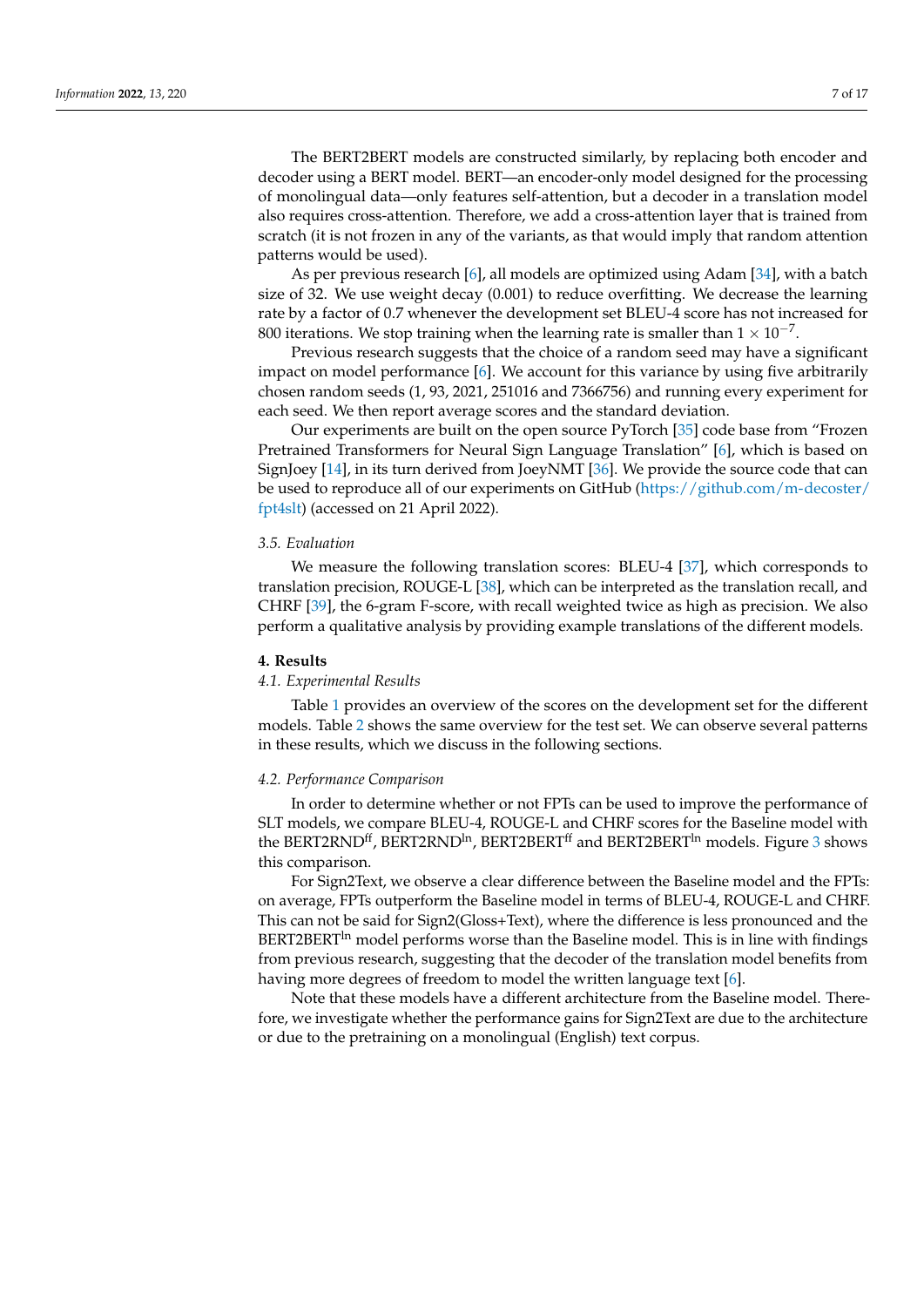| Task              | Model                        | <b>BLEU-4</b>    | <b>ROUGE-L</b>   | <b>CHRF</b>      |
|-------------------|------------------------------|------------------|------------------|------------------|
|                   | <b>Baseline</b>              | $19.09 \pm 0.59$ | $44.18 \pm 0.25$ | $41.35 \pm 0.75$ |
|                   | BERT2RNDscratch              | $19.67 \pm 0.75$ | $44.02 \pm 1.35$ | $42.00 \pm 1.12$ |
|                   | BERT2RND <sup>ff</sup>       | $21.58 \pm 0.41$ | $47.36 \pm 0.56$ | $44.44 \pm 0.73$ |
| Sign2Text         | BERT2RND <sup>In</sup>       | $20.95 \pm 0.51$ | $46.46 \pm 0.62$ | $43.78 \pm 0.45$ |
|                   | BERT2BERT <sup>scratch</sup> | $17.35 \pm 1.26$ | $41.25 \pm 1.74$ | $39.11 \pm 1.51$ |
|                   | BERT2BERT <sup>ff</sup>      | $20.77 \pm 0.55$ | $46.83 \pm 0.72$ | $43.93 \pm 0.42$ |
|                   | BERT2BERT <sup>In</sup>      | $19.92 \pm 0.45$ | $46.03 \pm 0.72$ | $42.77 \pm 0.47$ |
|                   | Baseline                     | $20.68 \pm 0.46$ | $46.39 \pm 0.64$ | $43.79 \pm 0.70$ |
|                   | BERT2RNDscratch              | $21.95 \pm 0.49$ | $47.63 \pm 0.83$ | $44.44 \pm 0.50$ |
|                   | BERT2RND <sup>ff</sup>       | $21.97 \pm 0.65$ | $47.54 \pm 0.69$ | $44.69 \pm 0.78$ |
| Sign2(Gloss+Text) | BERT2RND <sup>In</sup>       | $20.64 \pm 0.24$ | $46.37 \pm 0.39$ | $43.12 \pm 0.43$ |
|                   | BERT2BERT <sup>scratch</sup> | $21.34 \pm 0.73$ | $47.17 \pm 1.00$ | $43.88 \pm 0.89$ |
|                   | BERT2BERT <sup>ff</sup>      | $21.44 \pm 0.69$ | $47.41 \pm 0.51$ | $44.33 \pm 0.99$ |
|                   | BERT2BERT <sup>In</sup>      | $19.77 \pm 0.39$ | $46.19 \pm 0.59$ | $42.77 \pm 0.48$ |

<span id="page-7-0"></span>**Table 1.** Overview of the scores on the *development* set for the different models, averaged over five trials with different random initialization.

<span id="page-7-1"></span>**Table 2.** Overview of the scores on the *test* set for the different models, averaged over five trials with different random initializations.

| Task              | Model                        | <b>BLEU-4</b>    | <b>ROUGE-L</b>   | <b>CHRF</b>      |
|-------------------|------------------------------|------------------|------------------|------------------|
|                   | <b>Baseline</b>              | $18.85 \pm 0.69$ | $44.01 + 0.70$   | $41.69 + 0.91$   |
|                   | BERT2RNDscratch              | $19.45 \pm 0.61$ | $43.79 \pm 1.20$ | $42.36 \pm 1.02$ |
|                   | BERT2RNDff                   | $21.39 \pm 0.63$ | $46.67 \pm 0.63$ | $44.66 \pm 0.77$ |
| Sign2Text         | BERT2RND <sup>In</sup>       | $20.74 \pm 0.58$ | $46.24 \pm 0.82$ | $43.84 \pm 0.63$ |
|                   | BERT2BERT <sup>scratch</sup> | $17.24 + 1.75$   | $41.15 + 2.53$   | $39.74 + 2.19$   |
|                   | BERT2BERT <sup>ff</sup>      | $21.07 \pm 0.80$ | $46.49 \pm 0.79$ | $44.41 \pm 0.69$ |
|                   | BERT2BERT <sup>In</sup>      | $19.98 \pm 0.35$ | $46.02 + 0.72$   | $43.02 \pm 0.47$ |
|                   | Baseline                     | $20.18 \pm 0.64$ | $45.59 \pm 1.13$ | $43.78 \pm 0.81$ |
|                   | BERT2RNDscratch              | $21.82 \pm 0.22$ | $47.25 \pm 0.32$ | $45.05 \pm 0.24$ |
|                   | BERT2RND <sup>ff</sup>       | $21.52 \pm 0.59$ | $47.00 \pm 0.67$ | $44.82 \pm 0.70$ |
| Sign2(Gloss+Text) | BERT2RND <sup>In</sup>       | $20.62 \pm 0.73$ | $46.27 \pm 0.66$ | $43.66 \pm 0.76$ |
|                   | BERT2BERT <sup>scratch</sup> | $21.36 \pm 0.84$ | $47.04 \pm 0.88$ | $44.44 \pm 0.94$ |
|                   | BERT2BERTff                  | $21.23 \pm 0.88$ | $47.22 \pm 0.64$ | $44.76 \pm 0.94$ |
|                   | BERT2BERT <sup>In</sup>      | $19.44 \pm 0.63$ | $45.71 \pm 0.70$ | $42.87 \pm 0.30$ |

# *4.3. Model Architecture*

Any potential performance gain from using the BERT architecture, compared to using the baseline architecture, can be observed by comparing the BERT2RND<sup>scratch</sup> and BERT2BERT<sup>scratch</sup> models with the Baseline model. In Figure [4,](#page-8-1) there appears to be no difference between *scratch* and the Baseline model for Sign2Text, suggesting that the choice of architecture (between BERT or Baseline) has little impact on the performance of the models on unseen data.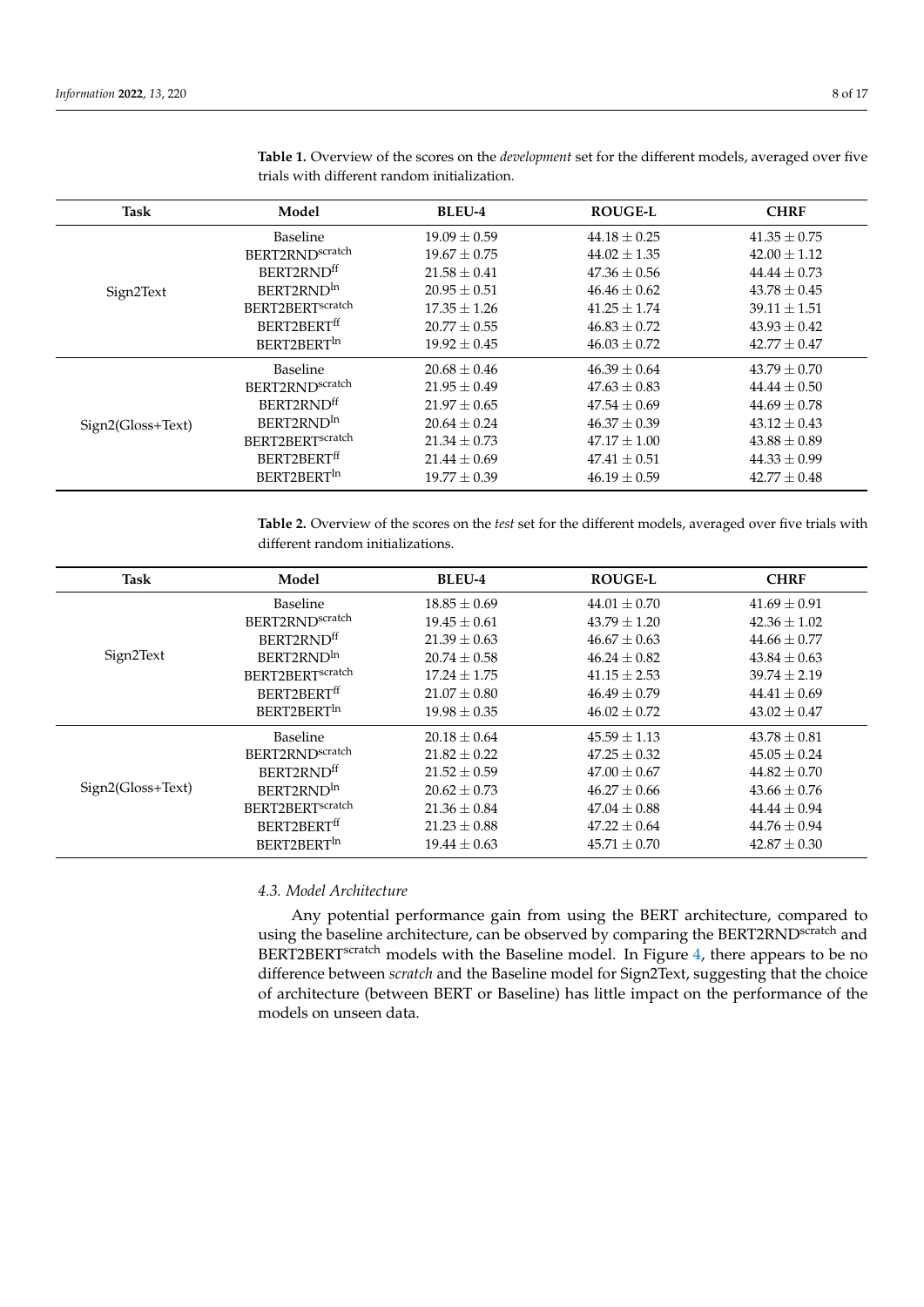<span id="page-8-0"></span>

<span id="page-8-1"></span>**Figure 3.** The FPT models outperform the Baseline model for the Sign2Text task. For the Sign2(Gloss+Text) task, the difference is less pronounced.



 $\frac{1}{10}$  12 14 16 18 20 22 24 10 12 14 16 18 20 22 24 34 36 38 40 42 44 46 48 50 34 36 38 40 42 44 46 48 50 34 36 38 40 42 44 46 48 50 34 36 38 40 42 44 46 48 34 36 38 40 42 44 46 48 34 36 38 40 42 44 46 48 50 34 36 38 Test set BLEU-4 score Test set ROUGE-L score Test set CHRF score

**Figure 4.** For Sign2Text, using the BERT2RND or BERT2BERT architecture does not yield performance gains. For Sign2(Gloss+Text), we observe slight performance gains compared to the Baseline model.

# *4.4. Glosses*

In the previous sections, we noted that the models trained from scratch (Baseline, BERT2RND<sup>scratch</sup> and BERT2BERT<sup>scratch</sup>) benefit from the additional gloss information, while the FPTs do not benefit as much or at all.

From these results, we can draw two conclusions from different points of view. Firstly, by using FPTs, we can close the gap between Sign2Text and Sign2(Gloss+Text) performance. Secondly, using FPTs has little benefit when we train the translation model with additional gloss level supervision. In other words, in situations where no gloss level annotations are available, FPTs can be beneficial to the model's translation performance.

We can reconcile these points of view via the following explanation of this phenomenon. We first remark that every one of these models suffers from overfitting on the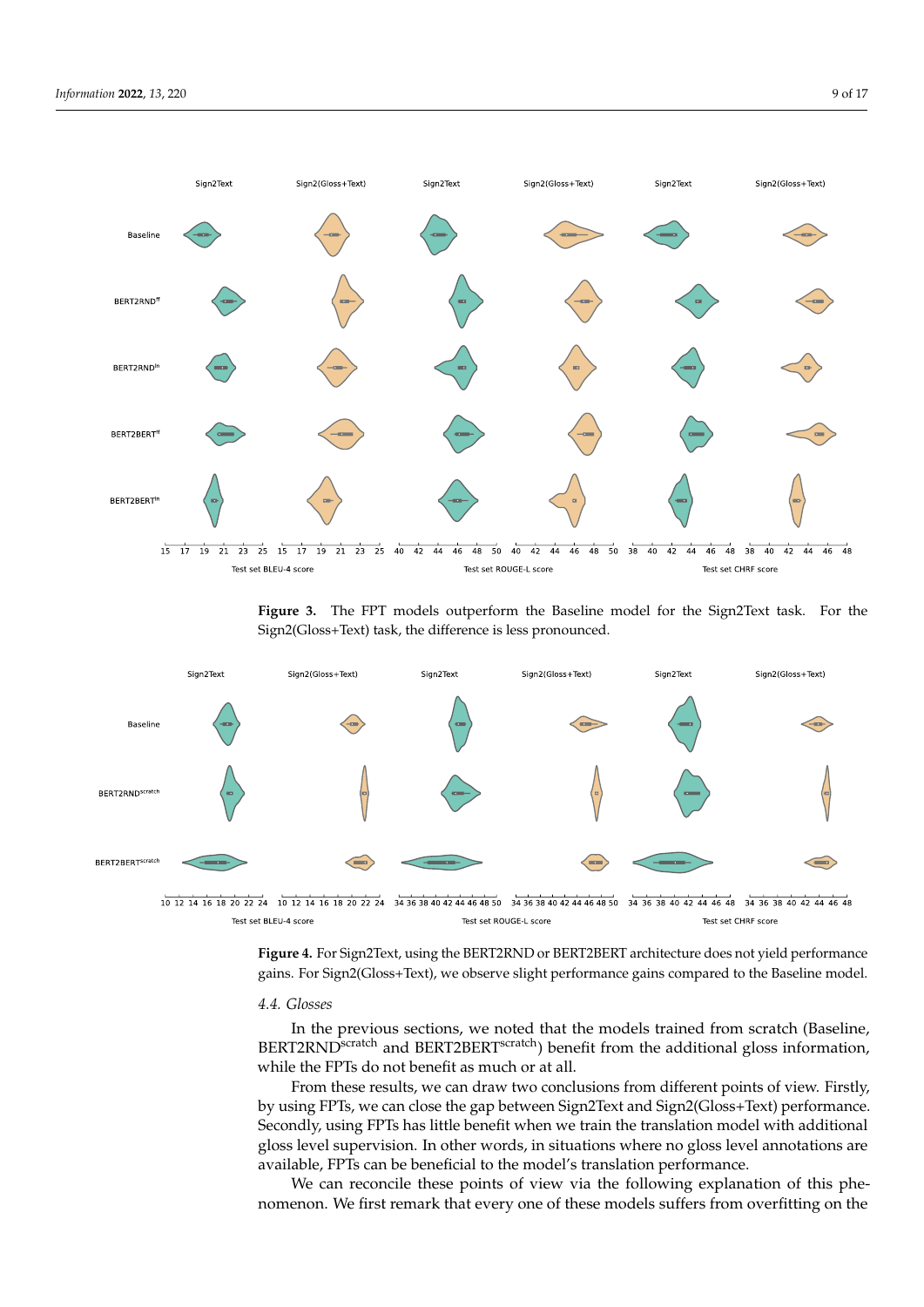training data (as will be illustrated in the next section). Then, we remark that adding the auxiliary supervision in the form of glosses with the Sign2(Gloss+Text) training task regularizes the model. We observe that using FPTs also introduces a form of regularization: the attention patterns learned from written language texts transfer to SLT so that we no longer need to train the attention modules and therefore we can freeze the majority of the pretrained transformer's parameters to regularize the model. We see diminishing returns on the benefits of regularization when these two forms (gloss information and FPTs) are combined.

#### *4.5. Learning Curves*

We generate learning curves by combining the median models (see Appendix  $A$ ) of all model types. We use 25%, 50%, 75% and 100% of the training set to train a model and plot the BLEU-4 performance on the training set and development set in function of the training set size.

Figure [5](#page-9-0) shows the learning curves for Sign2Text on the left and Sign2(Gloss+Text) on the right. Figure [6](#page-9-1) zooms in on the development set curve and combines the curves for Sign2Text and Sign2(Gloss+Text) in a single graph. Here, we clearly observe (1) that all models are heavily overfitting to the training set, (2) that Sign2(Gloss+Text) models tend to perform better on unseen data on average, and (3) that the slope of the development set curve is flattening as the size of the training set increases.

<span id="page-9-0"></span>

**Figure 5.** The learning curves for all Sign2Text models (**left**) and all Sign2(Gloss+Text) models (**right**) show clear overfitting. They also show that adding additional data would not yield large improvements to the BLEU-4 scores of the models.

<span id="page-9-1"></span>

**Figure 6.** Zooming in on the development set curves of Figure [5,](#page-9-0) we observe that Sign2(Gloss+Text) models outperform Sign2Text models on average, and that they have lower variance. The slopes, however, are similar.

This implies that the current models, while they are heavily overfitting, will not benefit majorly from additional training data. Instead, the primary factor limiting performance is not the *quantity* of the data, but rather the *quality*. Data cleaning and the extraction of more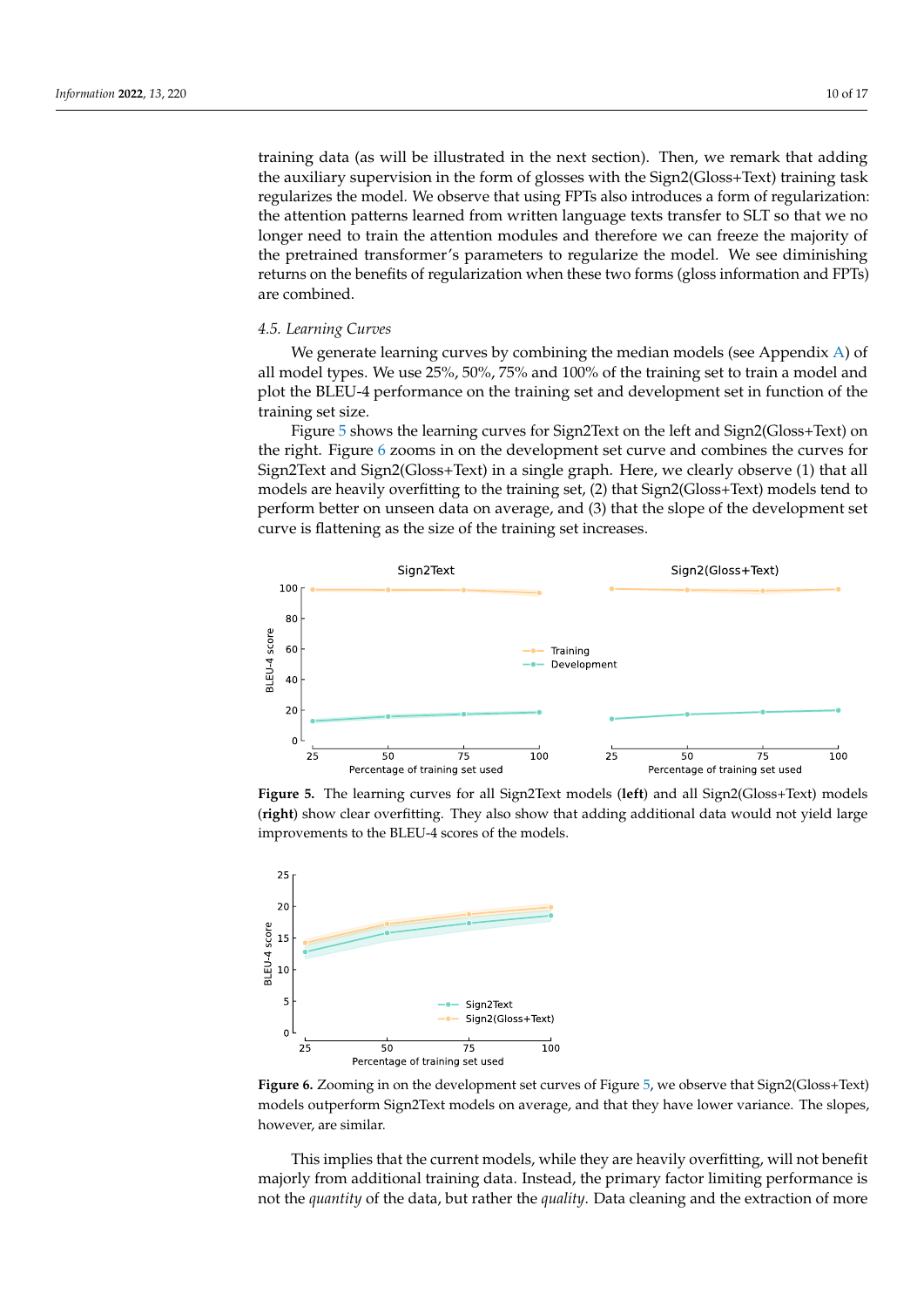salient representations for the sign language videos are required to further close the gap between training and development set scores.

# *4.6. Example Translations*

The best performing FPT, in terms of the average development set BLEU-4 score, according to Table [1,](#page-7-0) is BERT2RND<sup>ff</sup> for Sign2Text and Sign2(Gloss+Text). We take the median BERT2RND<sup>ff</sup> models (see Appendix [A\)](#page-14-0) for these two tasks. We then extract three reference translations and the hypotheses of the models. We also do this for the Baseline model. The three reference translations are taken at random from the test set (with indices 114, 25 and 281 generated randomly with seed 42). We compare these translations qualitatively, to determine whether there is any clearly observable difference in the quality of the translations between the best performing FPT and the Baseline. The translations are shown in Tables [3–](#page-10-0)[5.](#page-11-0) We provide all generated translations for all models, as well as reference translations, in Supplementary Material (S1).

In Table [3,](#page-10-0) we see an example of our models failing to correctly translate the sentence. The word "freundlich" (friendly) occurs in the translations, but the meaning of the forecast is missed. Some models predict sunny weather (Sign2Text Baseline) while others predict rain (Sign2(Gloss+Text) Baseline) or wind (Sign2(Gloss+Text) BERT2RND<sup>#</sup>). Geographical areas are missed entirely. Note that "biskaya" only occurs five times in the training set and "shetlandinseln" does not occur in the training set at all. Table [4](#page-11-1) shows examples of translations that are not grammatically correct, but convey the main information in the weather forecast: rain and thunder. Finally, Table [5](#page-11-0) shows perfect translations for one type of sentence: the announcement of the day which will be discussed next in the weather forecast. These sentences have a rigid structure that is repeated throughout the entire dataset, making them easy to translate. All of the trained models can correctly translate this example.

<span id="page-10-0"></span>Table 3. Example hypotheses generated by the median BERT2RND<sup>ff</sup> model and the Baseline model. English translations are obtained using Google Translate (1 out of 3).

| Model                                                                                                                                                                                                                                                                                                                                                                               | Hypothesis                                                                                                                                                                                                                                                                                                                                                                                                                                                                                                                                                        |  |  |
|-------------------------------------------------------------------------------------------------------------------------------------------------------------------------------------------------------------------------------------------------------------------------------------------------------------------------------------------------------------------------------------|-------------------------------------------------------------------------------------------------------------------------------------------------------------------------------------------------------------------------------------------------------------------------------------------------------------------------------------------------------------------------------------------------------------------------------------------------------------------------------------------------------------------------------------------------------------------|--|--|
| Example: 03July_2011_Sunday_tagesschau-1665<br>Reference: in den übrigen landesteilen wird es meist freundlich dank einer hochdruckzone<br>die von der biskaya bis zu den shetlandinseln reicht<br>English translation: in the remaining parts of the country it is mostly friendly thanks to a<br>high pressure zone that stretches from the bay of biscay to the shetland islands |                                                                                                                                                                                                                                                                                                                                                                                                                                                                                                                                                                   |  |  |
| Sign2Text<br>Baseline<br>BERT2RND <sup>ff</sup>                                                                                                                                                                                                                                                                                                                                     | sonst klart es verbreitet auf und es wird später auf trotzdem wird es recht freund-<br>lich und es fällt dort bis in tiefe lagen<br>otherwise it clears up widely and it gets up later, nevertheless it becomes quite friendly and<br>it drops down to low levels there<br>im übrigen land wird es verbreitet freundlich die macht sich morgen dann in den<br>kommenden tagen von der ems bis nach brandenburg<br>in the rest of the country it is spreading friendly which will then make itself felt tomorrow<br>in the coming days from the ems to brandenburg |  |  |
| Sign2(Gloss+Text)<br>Baseline<br>BERT2RND <sup>#</sup>                                                                                                                                                                                                                                                                                                                              | sonst wird es deutlich freundlicher und erreicht das hoch nur einen recht freundl-<br>iches wetter in den kommenden tagen mit den regenwolken<br>otherwise it will be much friendlier and the high will only be quite friendly weather in the<br>coming days with the rain clouds<br>sonst wird es meist freundlich und von westen weht ein schwacher bis mäßiger<br>wind aus unterschiedlichen richtungen<br>otherwise it will mostly be friendly and a weak to moderate wind will blow from the west<br>from different directions                               |  |  |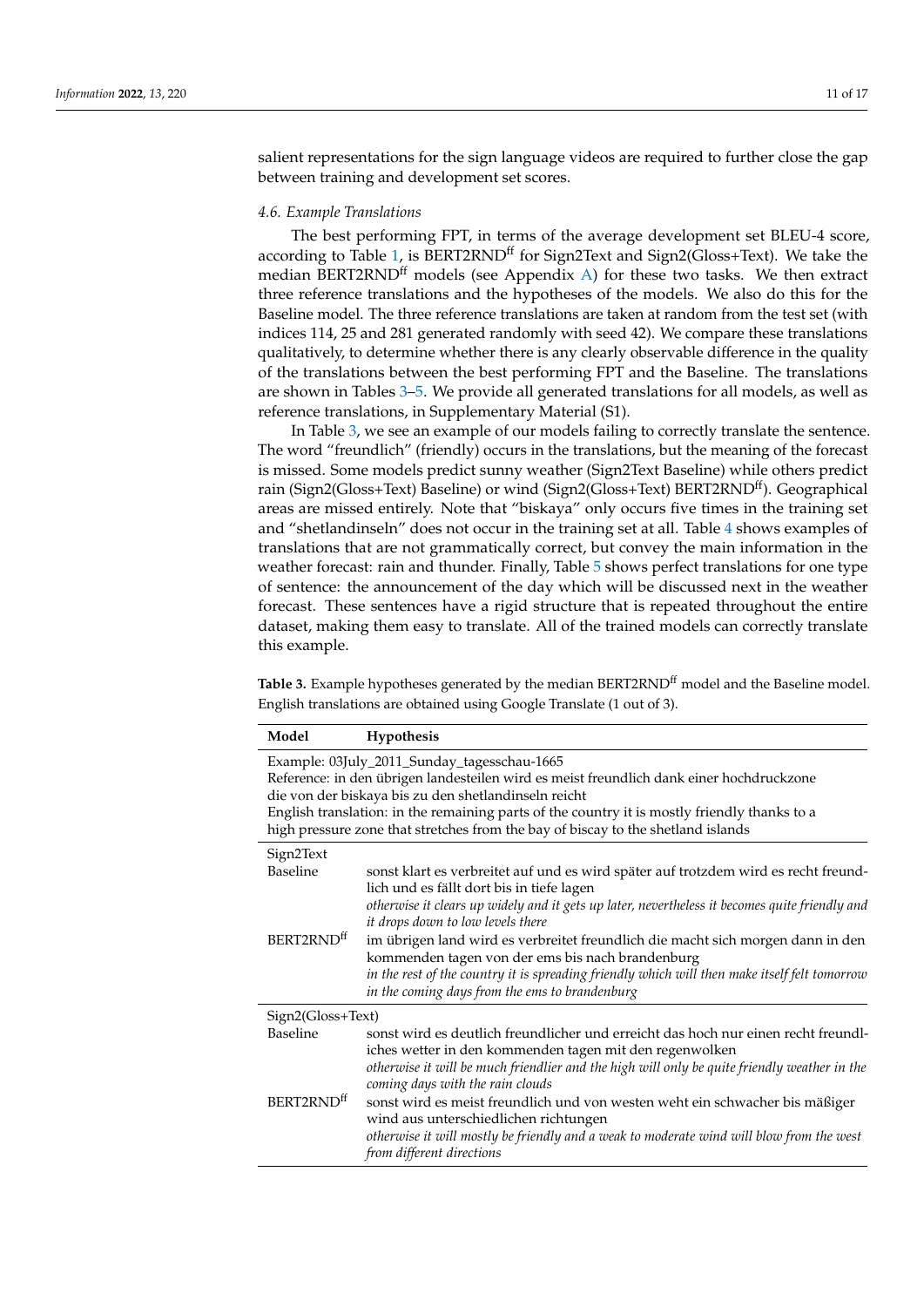<span id="page-11-1"></span>Table 4. Example hypotheses generated by the median BERT2RND<sup>ff</sup> model and the Baseline model. English translations are obtained using Google Translate (2 out of 3).

| Model                                                                                                                                                                                                                                                                                                                             | Hypothesis                                                                                                                                                                                                                                                                                                                                                                                                                            |  |  |
|-----------------------------------------------------------------------------------------------------------------------------------------------------------------------------------------------------------------------------------------------------------------------------------------------------------------------------------|---------------------------------------------------------------------------------------------------------------------------------------------------------------------------------------------------------------------------------------------------------------------------------------------------------------------------------------------------------------------------------------------------------------------------------------|--|--|
| Example: 12July_2010_Monday_tagesschau-374<br>Reference: morgen gibt es im osten und südosten bei einer mischung aus sonne und wolken zum teil kräftige schauer<br>oder gewitter<br>English translation: tomorrow there will be some heavy showers or thunderstorms in the east and southeast with a<br>mixture of sun and clouds |                                                                                                                                                                                                                                                                                                                                                                                                                                       |  |  |
| Sign2Text<br>Baseline<br>BERT2RND <sup>ff</sup>                                                                                                                                                                                                                                                                                   | morgen im osten und südosten noch sommerliche werte am nachmittag einzelne schauer und gewitter<br>tomorrow in the east and southeast some showers and thunderstorms in the afternoon<br>morgen im osten und südosten zunächst noch freundlich sonst viele wolken und zum teil kräftige gewittrige regenfälle<br>tomorrow in the east and south-east initially still friendly otherwise lots of clouds and partly heavy thundery rain |  |  |
| Sign2(Gloss+Text)<br>Baseline<br>BERT2RND <sup>ff</sup>                                                                                                                                                                                                                                                                           | morgen im osten und südosten noch zweistellige regenfälle sonst teils wolkig oder zum teil heftige gewitter<br>tomorrow in the east and south-east there will still be double-digit rainfall, otherwise partly cloudy or partly heavy thunderstorms<br>morgen im osten und südosten noch teilweise gewittrige schauer<br>partly thundery showers in the east and southeast tomorrow                                                   |  |  |

<span id="page-11-0"></span>Table 5. Example hypotheses generated by the median BERT2RND<sup>ff</sup> model and the Baseline model. English translations are obtained using Google Translate (3 out of 3).

| Model                                                                                                                                    | <b>Hypothesis</b>                                                        |  |  |
|------------------------------------------------------------------------------------------------------------------------------------------|--------------------------------------------------------------------------|--|--|
| Example: 02December_2009_Wednesday_tagesschau-4039<br>Reference: und nun die wettervorhersage für morgen donnerstag den dritten dezember |                                                                          |  |  |
| English translation: and now the weather forecast for tomorrow thursday the third of december                                            |                                                                          |  |  |
| Sign2Text                                                                                                                                |                                                                          |  |  |
| Baseline                                                                                                                                 | und nun die wettervorhersage für morgen donnerstag den dritten dezember  |  |  |
|                                                                                                                                          | and now the weather forecast for tomorrow thursday the third of december |  |  |
| BERT2RND <sup>#</sup>                                                                                                                    | und nun die wettervorhersage für morgen donnerstag den dritten dezember  |  |  |
|                                                                                                                                          | and now the weather forecast for tomorrow thursday the third of december |  |  |
| Sign2(Gloss+Text)                                                                                                                        |                                                                          |  |  |
| Baseline                                                                                                                                 | und nun die wettervorhersage für morgen donnerstag den dritten dezember  |  |  |
|                                                                                                                                          | and now the weather forecast for tomorrow thursday the third of december |  |  |
| BERT2RND <sup>#</sup>                                                                                                                    | und nun die wettervorhersage für morgen donnerstag den dritten dezember  |  |  |
|                                                                                                                                          | and now the weather forecast for tomorrow thursday the third of december |  |  |

Overall, we observe that sentences with rigid reoccurring patterns are translated correctly by our models. We see that general concepts such as rain or friendly weather are present in the models' translations, but that output translations can be grammatically incorrect or can fail to convey the full message. Geographical information appears to be more challenging: region names are in the minority in the dataset or are even completely unseen to the models.

# **5. Discussion**

# *5.1. Discussion of Results*

Current SLT datasets, for example the RWTH-PHOENIX-Weather 2014T dataset considered in this article, are small compared to datasets for written language translation. Additionally, SLT is complex especially because sign languages have no standardized written form: we are required to extract sign language representations from videos. This extraction is part of the unsolved domain of SLR. This lack of data, as well as the complex task of feature extraction, means that SLT researchers are working with small and noisy datasets. As a result, current translation models suffer from severe overfitting to the training data.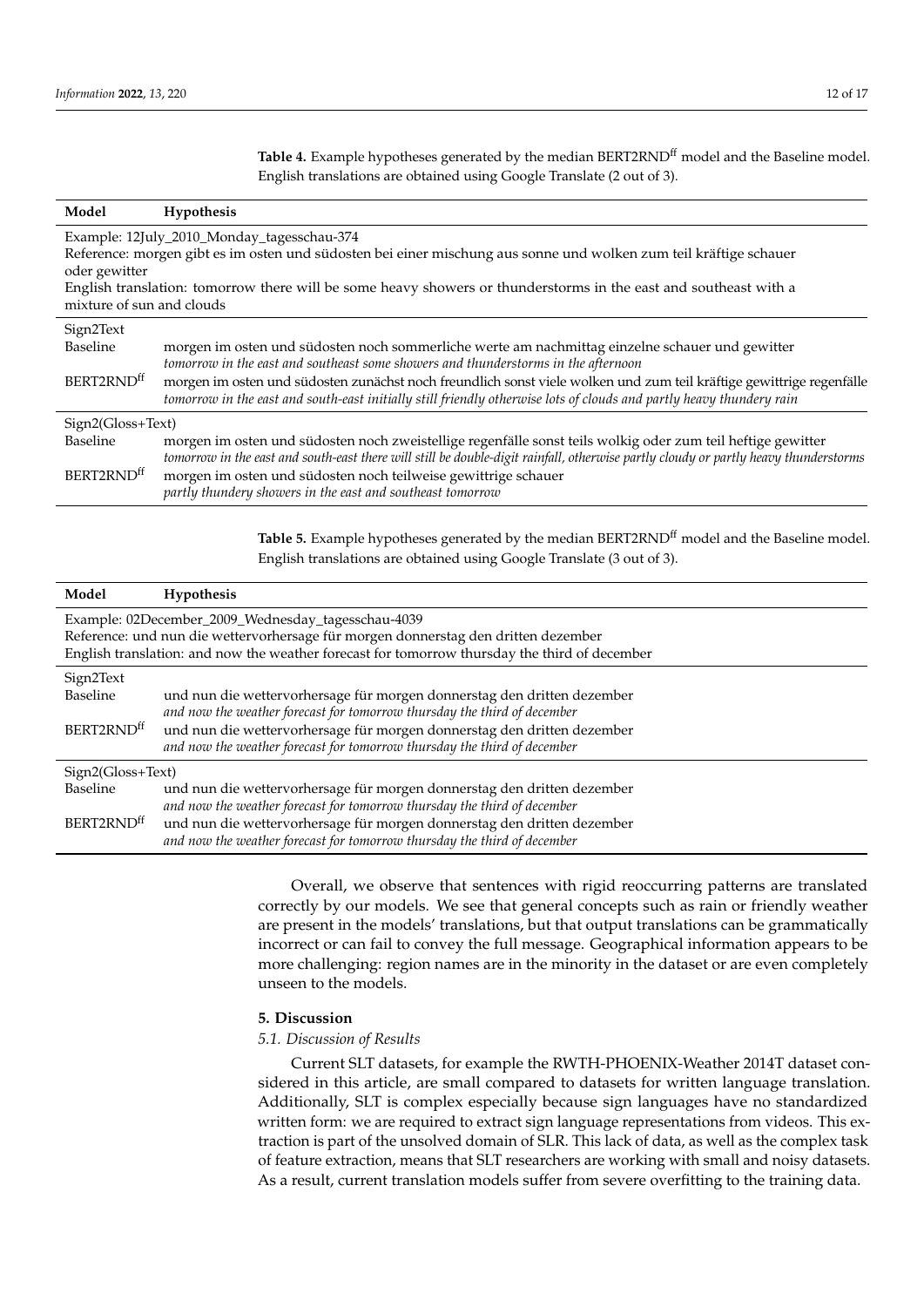To reduce the problem complexity, we leverage pretrained written language models. We show that the self-attention patterns of a pretrained (on English text) BERT-base model transfer in a zero-shot situation to SLT, both in an encoder and a decoder setting, even if we only use two layers of BERT-base. We furthermore show that the gains are not due to the different architecture, but rather stem from the pretraining task. As already shown in previous research, training with additional gloss level information as an auxiliary task can improve the performance of SLT models. However, in the absence of gloss level annotations, applying FPTs can augment the performance by a comparable amount. The application of FPTs can therefore be especially beneficial in cases where gloss level annotations are not available or hard to obtain.

We further observe, by charting learning curves, that additional data will likely not improve model performance for the RWTH-PHOENIX-Weather 2014T dataset. Instead, we suggest investigating the effects of data cleaning and researching more powerful feature extraction techniques.

We also perform a limited qualitative analysis, by presenting three example translations for the baseline and the best performing FPT variant. We see that both models can grasp the general meaning of the message but do not yield accurate translations when considering complete sentences. Here, we do not observe a notable difference in translation quality between the different models. The models especially have difficulty with low-frequency signs and out-of-vocabulary signs: this indicates an important challenge for future work.

Our research is limited in the fact that we only evaluated FPTs on a single dataset and a single sign language representation. Future research may investigate whether FPTs have the same regularization benefit for different data and different sign language representations.

# *5.2. Representation Power of Neural Sign Language Translation Models*

Neural SLT models are typically written language MT models with minor changes to adapt them to the sign language modality [\[1](#page-15-0)[,14](#page-15-13)[,15](#page-15-14)[,25\]](#page-16-5). However, we ask the question: what is the representation power of such models? Understanding how SLT models work is challenging, as they are "black boxes": we can observe the input and output of a model, but its inner workings are difficult to interpret.

We can decompose the complete SLT pipeline into two parts. The first part is related to the information extraction from video: the design of a sign language tokenizer [\[1\]](#page-15-0). The tokenizer *T* transforms a video *v* into a sequence of *N* tokens  $s = (s_1, s_2, \ldots, s_N)$ :  $T(v) = s$ . *s* is an approximation of the signed content in the video *v*. The second part of the SLT pipeline is the translation model *R* itself, which translates the sign language tokens into written language tokens. It models the conditional probability  $p(w|s)$  of the generated written language utterance  $w = (w_1, w_2, \dots, w_M)$  given the sign language utterance *s*. In other words, the SLT model output is  $y = R(s) = R(T(v))$ .

The sign language representation *s*, that is, the output of the tokenizer *T*, is the input to the translation model. To obtain high quality translations, this representation must be meaningful and model the semantics of the sign language utterance. Orbay and Akarun [\[23\]](#page-16-4) show that the choice of tokenizer has a significant impact on model performance. The quality of the sign language representation entails a bound on the expressive power of the downstream machine translation model.

In the scientific literature, we find two main approaches towards the design of *T* [\[25\]](#page-16-5). First, there are gloss based SLT models (Gloss2Text and Sign2Gloss2Text). Here, the sign language utterance is modeled as a sequence of sign language glosses. Such a representation models the semantics of the sign language utterances. Second, frame based or clip based representations are morphological representations based in the visual domain (Sign2Text and Sign2(Gloss+Text)). When such representations are used, the task of modelling semantics falls on the sign language encoder (which is part of the translation model). Belinkov et al. [\[40\]](#page-16-20) show, in their discussion of the representation power of written language neural MT models, that character based models focus primarily on morphology,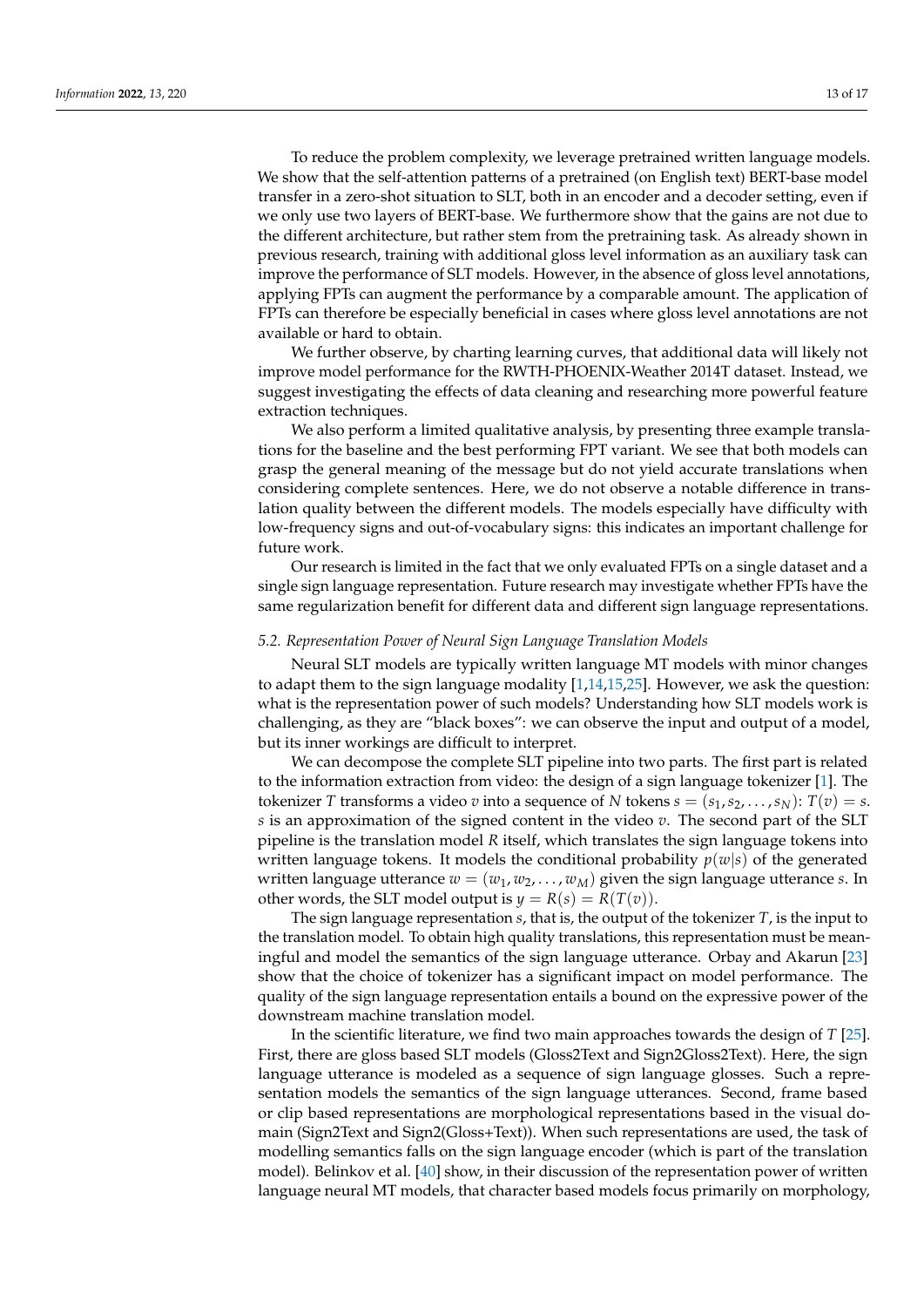whereas sub-word based models focus on semantics. Sign2Text and Sign2(Gloss+Text) models can be likened to character models, whereas Gloss2Text and Sign2Gloss2Text models are similar to sub-word models.

The errors made by deep neural networks can be decomposed into the approximation error, estimation error and optimization error [\[41\]](#page-16-21). As both *T* and *R* are deep neural networks, they both make approximation, estimation and optimization errors. The performance of the complete SLT pipeline is bounded by the errors introduced by *T* and by *R*, and any errors made by *T* are propagated to *R*. The simpler the sign language representation, the higher the approximation error of *T*, and thus of *R*. In our case, we use a single sign language representation for all experiments, hence *T* is fixed and we cannot reduce the error term associated with it. Therefore, we must reduce the error term associated with the translation model *R*.

When a frame based representation is used (as is the case in our experiments), the translation model is tasked with modeling the sign language utterance semantics from the morphological representation. This is a significant challenge, and it increases the potential estimation error of the translation model. Previous research has facilitated this task by adding gloss level supervision through the use of Sign2(Gloss+Text) models [\[14\]](#page-15-13): as the encoder is tasked to perform CSLR, i.e., to predict glosses, it learns to model semantics. This is possible (shown by Camgoz et al.  $[14]$ ), so the frame based representation that we use here is rich enough to extract semantic information from. FPTs provide a different approach to the extraction of this semantic information from the sign language representation, and they do not require gloss annotations. BERT was trained to model semantics with English sub-word units. As Gogoulou et al. [\[11\]](#page-15-10) show, semantic information can be transferred across language boundaries. FPT based SLT models can leverage this pre-learned semantic information to better model the sign language utterance *s*.

The errors of *T* are fixed (because *T* itself is fixed). *T* therefore determines a lower bound on the error of the SLT model. Here, we reduce the total error by lessening the error of *R*: we introduce semantic information into the encoder of the translation model. We can do this without adding additional gloss level information, through the integration of FPTs into the sign language model.

An exhaustive theoretical analysis (e.g., as performed by Qi et al. [\[41\]](#page-16-21) for vector-tovector regression) is out of the scope of this article. However, in future research, such an analysis may provide useful information on the amount of research effort required in the design of *T* and *R*.

## **6. Conclusions**

We transfer BERT-base, pretrained on an English text corpus, to an SLT task from German sign language video to German text. The self-attention patterns of BERT-base transfer in zero-shot to this new task, modality and language. This application of Frozen Pretrained Transformers (FPTs) improves the performance (in terms of BLEU-4, ROUGE-L and CHRF) of SLT models. When gloss level annotations are available, this improvement is on average 1 BLEU-4 (best model: +1.34) compared to a baseline trained from scratch. When gloss level annotations are not available and the task at hand is end-to-end video-to-text SLT, FPTs widen the gap with the baseline: here, they provide an average increase of 1.95 BLEU-4 (best model: +2.54). Qualitative inspection of the generated translations suggests that the increase in scores does not necessarily correlate with the translation quality. However, our research into the behavior of FPTs provides us with some additional useful insights into the task of SLT. Neither the baseline, nor FPTs, would benefit from additional data as much as they would benefit from improving the quality of the training data. Measures to take include data cleaning and researching improved feature extraction techniques from the domain of SLR. Therefore, in future work, we will focus on reevaluating existing and designing new feature extraction techniques.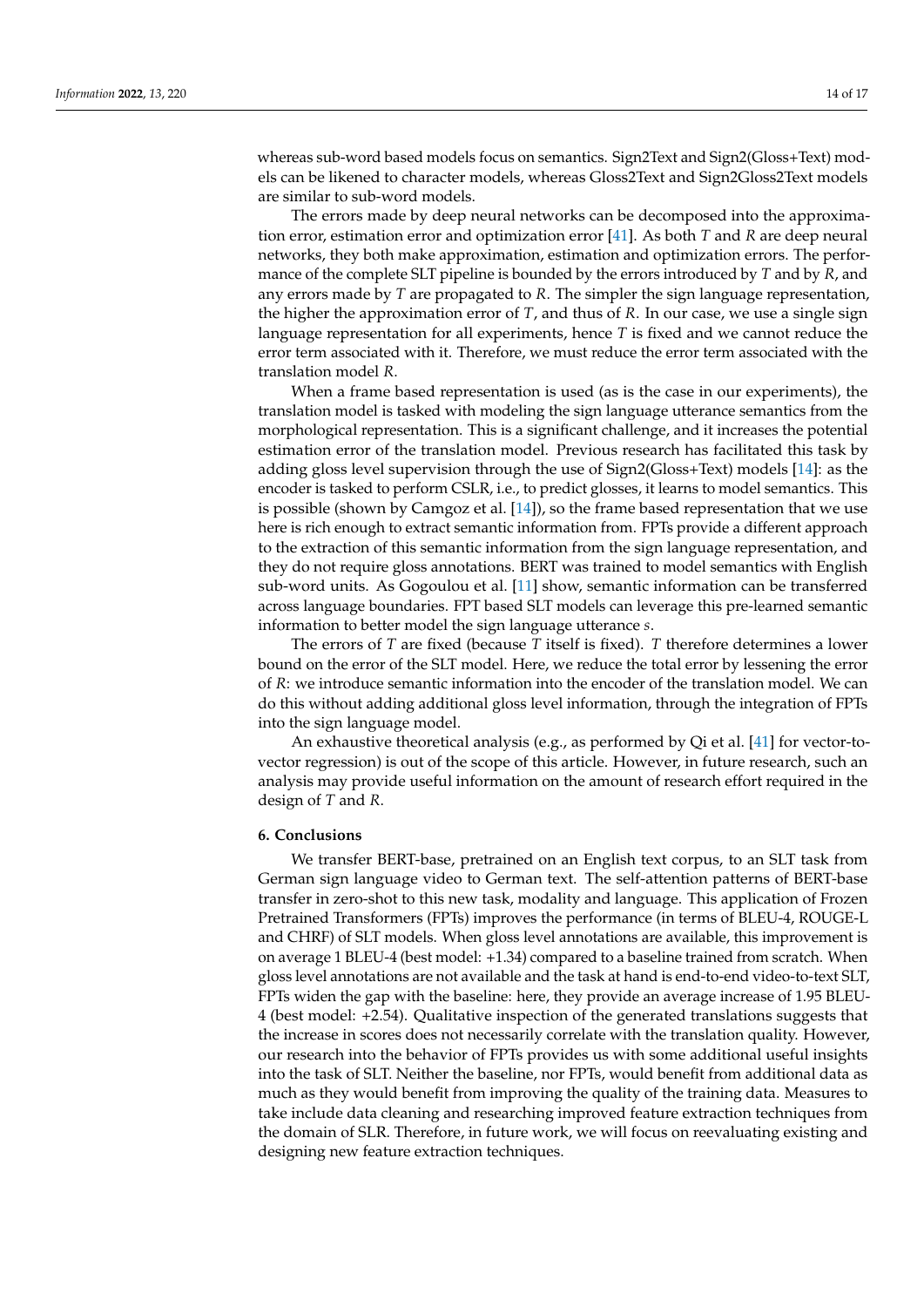**Supplementary Materials:** The following supporting information can be downloaded at: [https://](https://www.mdpi.com/article/10.3390/info13050220/s1) [www.mdpi.com/article/10.3390/info13050220/s1,](https://www.mdpi.com/article/10.3390/info13050220/s1) Table S1: Hypotheses generated by all considered models for the development set.

**Author Contributions:** Conceptualization, M.D.C. and J.D.; methodology, M.D.C.; software, M.D.C.; validation, M.D.C.; formal analysis, M.D.C.; investigation, M.D.C.; resources, M.D.C.; data curation, M.D.C.; writing—original draft preparation, M.D.C.; writing—review and editing, M.D.C. and J.D.; visualization, M.D.C.; supervision, J.D.; project administration, M.D.C. and J.D.; funding acquisition, M.D.C. and J.D. All authors have read and agreed to the published version of the manuscript.

**Funding:** Mathieu De Coster's research is funded by the Research Foundation Flanders (FWO Vlaanderen): file number 77410. Work in this article is part of the SignON project. This project has received funding from the European Union's Horizon 2020 Research and Innovation Programme under Grant No. 101017255.

**Institutional Review Board Statement:** Not applicable.

**Informed Consent Statement:** Not applicable.

**Data Availability Statement:** Not applicable.

**Conflicts of Interest:** The authors declare a possible conflict of interest with one of the guest editors of the special issue "Frontiers in Machine Translation", namely Dimitar Shterionov. The authors collaborate closely with Shterionov in the context of the SignON research project and are co-authors on several published and work-in-progress papers. The authors and Shterionov did not on collaborate on this particular article.

#### **Abbreviations**

The following abbreviations are used in this manuscript:

- MT Machine Translation
- SLR Sign Language Recognition
- CSLR Continuous Sign Language Recognition
- SLT Sign Language Translation
- FPT Frozen Pretrained Transformer
- BERT Bidirectional Encoder Representations from Transformers
- GPT-2 Generative Pretrained Transformer 2
- RND Random
- CNN Convolutional Neural Network
- LSTM Long Short-Term Memory
- HMM Hidden Markov Model

# <span id="page-14-0"></span>**Appendix A**

As discussed, the experiments for the various models are repeated with different random initializations, by choosing arbitrary random seeds. We observe in the experiment results that there is nonnegligible variance in the BLEU-4 scores. Therefore, for further analyses, we do not choose the best model from every five runs, but, instead, the median model. We do this by selecting the model with the median BLEU-4 score out of the five runs. The seeds that result in these models, per model type, are listed in Table [A1.](#page-15-16)

**Table A1.** Random seeds resulting in the model with median BLEU-4 score, for every model-task combination.

| Task      | Model                       | Seed |
|-----------|-----------------------------|------|
|           | Baseline                    |      |
|           | BERT2RND <sup>scratch</sup> | 93   |
| Sign2Text | BERT2RNDff                  | 2021 |
|           | BERT2RND <sup>In</sup>      |      |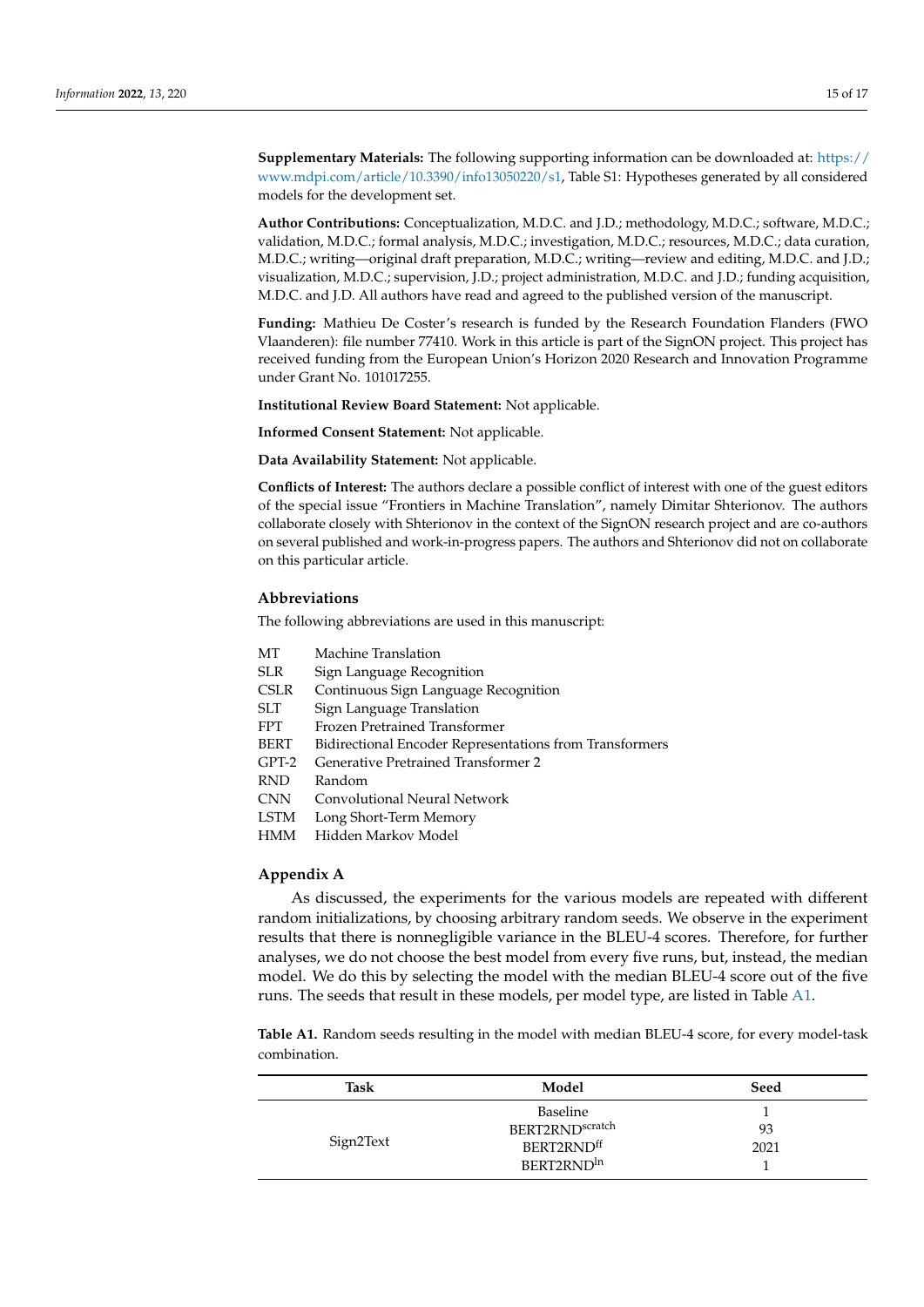<span id="page-15-16"></span>**Table A1.** *Cont.*

| <b>Task</b>       | Model                        | Seed    |
|-------------------|------------------------------|---------|
|                   | BERT2BERT <sup>scratch</sup> | 7366756 |
| Sign2Text         | BERT2BERT <sup>ff</sup>      | 251016  |
|                   | BERT2BERT <sup>In</sup>      | 2021    |
|                   | <b>Baseline</b>              | 93      |
|                   | BERT2RND <sup>scratch</sup>  | 93      |
|                   | BERT2RNDff                   | 7366756 |
| Sign2(Gloss+Text) | BERT2RND <sup>In</sup>       | 93      |
|                   | BERT2BERT <sup>scratch</sup> | 251016  |
|                   | BERT2BERTff                  | 7366756 |
|                   | BERT2BERT <sup>In</sup>      | 93      |

# **References**

- <span id="page-15-0"></span>1. Camgoz, N.C.; Hadfield, S.; Koller, O.; Ney, H.; Bowden, R. Neural sign language translation. In Proceedings of the IEEE Conference on Computer Vision and Pattern Recognition, Salt Lake City, UT, USA, 18–22 June 2018; pp. 7784–7793.
- <span id="page-15-1"></span>2. Esplà-Gomis, M.; Forcada, M.; Ramírez-Sánchez, G.; Hoang, H.T. ParaCrawl: Web-scale parallel corpora for the languages of the EU. In Proceedings of the MTSummit, Dublin, Ireland, 19–23 August 2019.
- <span id="page-15-2"></span>3. Moryossef, A.; Yin, K.; Neubig, G.; Goldberg, Y. Data Augmentation for Sign Language Gloss Translation. In Proceedings of the 1st International Workshop on Automatic Translation for Signed and Spoken Languages (AT4SSL), Online, 16–20 August 2021; pp. 1–11.
- <span id="page-15-3"></span>4. Zhang, X.; Duh, K. Approaching Sign Language Gloss Translation as a Low-Resource Machine Translation Task. In Proceedings of the 1st International Workshop on Automatic Translation for Signed and Spoken Languages (AT4SSL), Online, 16–20 August 2021; pp. 60–70.
- <span id="page-15-4"></span>5. Zhou, H.; Zhou, W.; Qi, W.; Pu, J.; Li, H. Improving Sign Language Translation with Monolingual Data by Sign Back-Translation. In Proceedings of the IEEE/CVF Conference on Computer Vision and Pattern Recognition, Nashville, TN, USA, 19–25 June 2021; pp. 1316–1325.
- <span id="page-15-5"></span>6. De Coster, M.; D'Oosterlinck, K.; Pizurica, M.; Rabaey, P.; Verlinden, S.; Van Herreweghe, M.; Dambre, J. Frozen Pretrained Transformers for Neural Sign Language Translation. In Proceedings of the 1st International Workshop on Automatic Translation for Signed and Spoken Languages (AT4SSL), Virtual, 20 August 2021; pp. 88–97.
- <span id="page-15-6"></span>7. Zoph, B.; Yuret, D.; May, J.; Knight, K. Transfer Learning for Low-Resource Neural Machine Translation. In Proceedings of the 2016 Conference on Empirical Methods in Natural Language Processing, Austin, TX, USA, 1–4 November 2016; pp. 1568–1575. [\[CrossRef\]](http://doi.org/10.18653/v1/D16-1163)
- <span id="page-15-7"></span>8. Devlin, J.; Chang, M.W.; Lee, K.; Toutanova, K. BERT: Pre-training of Deep Bidirectional Transformers for Language Understanding. In Proceedings of the 2019 Conference of the North American Chapter of the Association for Computational Linguistics: Human Language Technologies, Volume 1 (Long and Short Papers); Association for Computational Linguistics, Minneapolis, MN, USA, 2–7 June 2019; pp. 4171–4186. [\[CrossRef\]](http://dx.doi.org/10.18653/v1/N19-1423)
- <span id="page-15-8"></span>9. Rothe, S.; Narayan, S.; Severyn, A. Leveraging pre-trained checkpoints for sequence generation tasks. *Trans. Assoc. Comput. Linguist.* **2020**, *8*, 264–280. [\[CrossRef\]](http://dx.doi.org/10.1162/tacl_a_00313)
- <span id="page-15-9"></span>10. Artetxe, M.; Ruder, S.; Yogatama, D. On the Cross-lingual Transferability of Monolingual Representations. In Proceedings of the 58th Annual Meeting of the Association for Computational Linguistics, Online, 5–10 July 2020; pp. 4623–4637.
- <span id="page-15-10"></span>11. Gogoulou, E.; Ekgren, A.; Isbister, T.; Sahlgren, M. Cross-lingual Transfer of Monolingual Models. *arXiv* **2021**, arXiv:2109.07348.
- <span id="page-15-11"></span>12. Tsimpoukelli, M.; Menick, J.; Cabi, S.; Eslami, S.; Vinyals, O.; Hill, F. Multimodal few-shot learning with frozen language models. *Adv. Neural Inf. Process. Syst.* **2021**, *34*, 200–212.
- <span id="page-15-12"></span>13. Lu, K.; Grover, A.; Abbeel, P.; Mordatch, I. Pretrained transformers as universal computation engines. *arXiv* **2021**, arXiv:2103.05247.
- <span id="page-15-13"></span>14. Camgoz, N.C.; Koller, O.; Hadfield, S.; Bowden, R. Sign language transformers: Joint end-to-end sign language recognition and translation. In Proceedings of the IEEE/CVF Conference on Computer Vision and Pattern Recognition, Online, 14–19 June 2020; pp. 10023–10033.
- <span id="page-15-14"></span>15. Yin, K.; Read, J. Better Sign Language Translation with STMC-Transformer. In Proceedings of the 28th International Conference on Computational Linguistics, Barcelona, Spain, 8–13 December 2020; pp. 5975–5989.
- <span id="page-15-15"></span>16. Bungeroth, J.; Ney, H. Statistical sign language translation. In Proceedings of the Workshop on Representation and Processing of Sign Languages, LREC, Citeseer, Lisbon, Portugal, 24–30 May 2004; Volume 4, pp. 105–108.
- 17. Morrissey, S.; Way, A.; Stein, D.; Bungeroth, J.; Ney, H. Combining data-driven MT systems for improved sign language translation. In Proceedings of the Machine Translation Summit XI, Copenhagen, Denmark, 10–14 September 2007.
- 18. Stein, D.; Schmidt, C.; Ney, H. Sign language machine translation overkill. In Proceedings of the International Workshop on Spoken Language Translation (IWSLT), Paris, France, 2–3 December 2010.